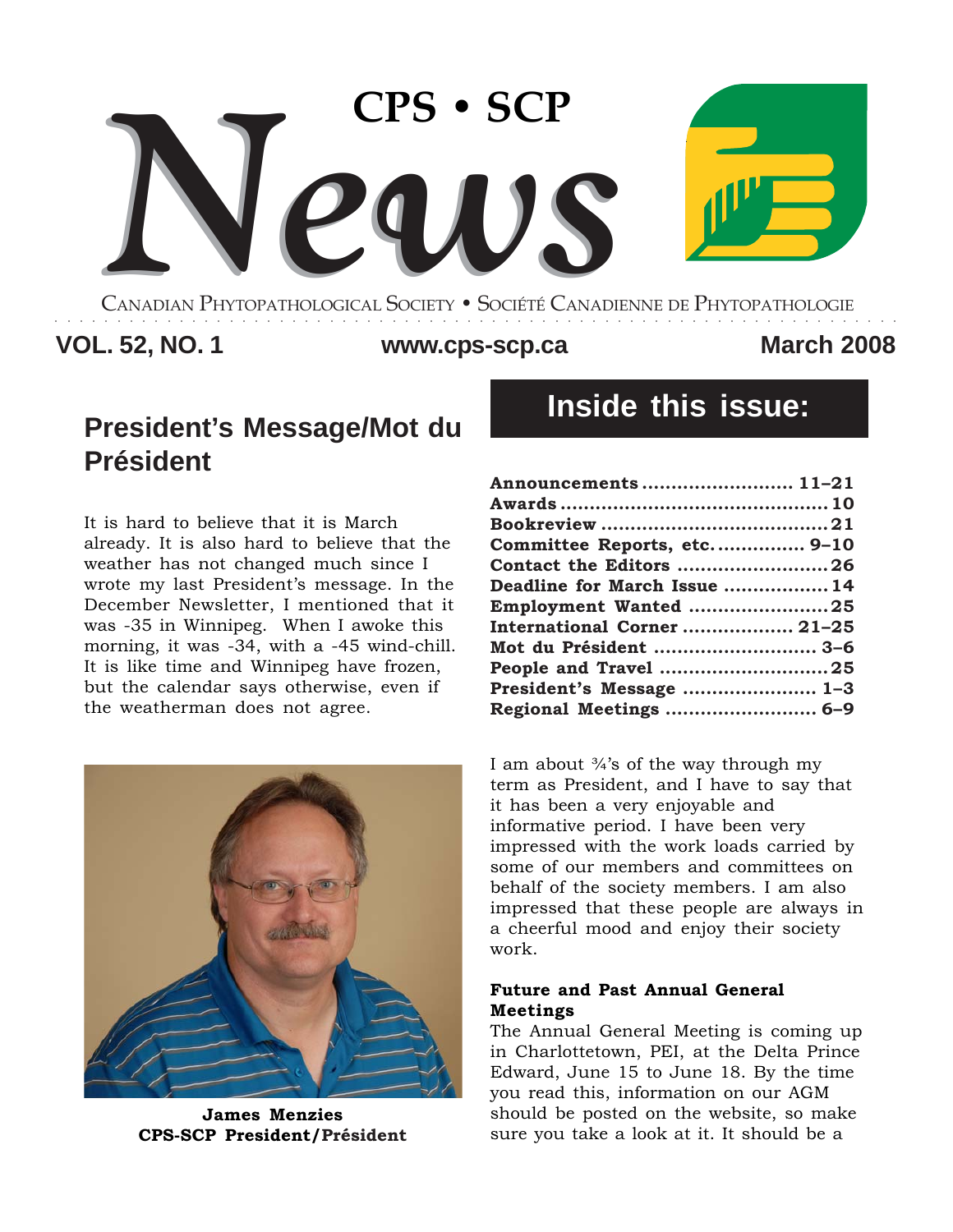great meeting in Prince Edward Island. Rick Peters and Richard Martin (co-chairs) and their local organizing committee are planning a fun and interesting meeting. There will be a plenary session on "Diagnostics in the Age of Genomics" and a workshop on biocontrol associated with the meeting. The venue is very nice, and we will be meeting in the downtown area of Charlottetown. I am looking forward to seeing everyone at this meeting, so book early and book often.

Currently, I am starting to plan the agenda for the AGM in Charlottetown. I would like to extend to everyone the opportunity to submit agenda items which you may wish to have considered for

discussion. You may submit your items for

consideration to any of the board members, and they will pass them on to me.

*"I have been very impressed with the work loads carried by some of our members and committees on behalf of the society members."*

The local organizing committee for Winnipeg is also working hard to plan our AGM in 2009. We have a very energetic and enthusiastic group willing to work on this committee, and progress is going well. This meeting will also be in June, and more details will follow as the dates get closer.

Since I am dealing with meetings of the CPS, I should also mention that the LAC of Plant Canada 2007 is just about ready to wrap up the books on this meeting. Karen Bailey and her committee did an excellent job of organizing and running Plant Canada 2007. They were also very financially efficient as they made a profit on the meeting. Thanks to Karen and her committee, the CPS will be receiving >\$11,000.00 from the profits of this meeting. Well done!

# **Nominations**

Nominations for awards are being requested by Mike Celetti and the Awards

Committee. The society has a number of awards for which people can be nominated and they are a nice way of recognizing someone for a job well done. We also have Graduate Student Travel Awards for students who would like some help in attending the meeting in Charlottetown. I would encourage everyone to think about their colleagues or students and make the effort to nominate a deserving candidate. The deadline for submission is April  $7<sup>th</sup>$ and we are hoping to get a number of good nominations.

The nominations committee is also busy coming up with a list of people to replace those who are coming off terms of service on the executive board and other

important standing committees. I believe this year the committee will be looking for a

new Vice President (this person would serve a four year term including President Elect, President and Past President) and a junior director (which would serve a two year term, becoming the senior director in the second year). I would encourage everyone to consider nominating colleagues for these positions, and if you would like to work on a particular committee, contact Bruce Gossen to see if you can join that committee. The list of committees can be found in the Directory of Members. I believe you will find the work rewarding.

# **Committee Reports**

This is a reminder to all committee chairs that annual reports on the activities of your committees should be submitted to the Newsletter for publication prior to the AGM in Charlottetown. Please prepare your reports and have them submitted to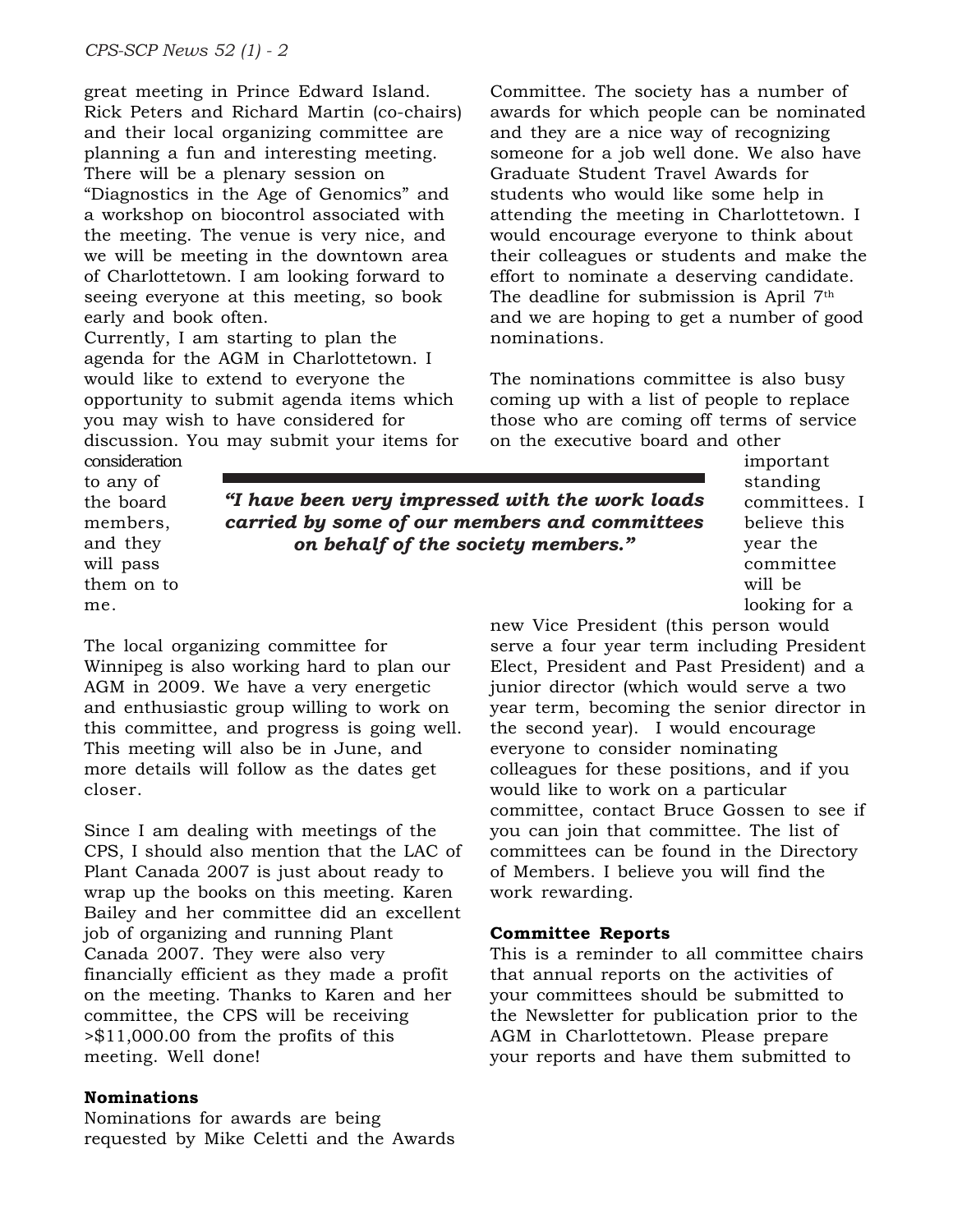Kelly by May  $12<sup>th</sup>$  for publication in the June Newsletter.

#### **Membership Renewals**

I would like to thank all of our members who have been prompt with renewing their membership for 2008. This helps Khalid get his work done in an organized manner. For those of you, who have not yet renewed your membership for 2008, please submit your renewal form as soon as possible. This cuts down on the work for Khalid and the regional representatives. I would also like to mention that for 2008, all members will be receiving a tax receipt for the entire membership registration fee, including the cost of the journal.

### **Sustaining Associates**

The executive board have decided that we should be pursuing Sustaining Associates more vigorously. The Sustaining Associates of the CPS are an important component of our society. They make a significant contribution by maintaining linkages between our members and their organizations and help to sustain the CPS through their financial contributions. We are always looking for new Sustaining Associates and if you have any suggestions or contacts that you feel may be supportive of the CPS, please forward their contact information to Jim Menzies.

#### **The Glenn Anderson Award**

The by-laws concerning this award were changed at the 2007 AGM, giving us the opportunity to offer this award at this year's 100th anniversary of the American Phytopathological Society. The executive board offered \$3,000.00 to the APS to support the Glenn Anderson Lectureship on World Food Security during their meeting. Dr. Ray Martyn, President, APS, has extended his gratitude to the CPS for our offer. The money will likely be applied to the travel cost of Dr. Florence Wambugu. Dr. Wambugu is the CEO of Harvest Biotech International in Kenya, and an authority on the use of

biotechnology for biofortification of food. She will be one of the speakers of the special centennial plenary session "Agriculture, Food Security and Public Health: Global Issues, Global Solutions". You can review her brief bio and talk on the APS website http://meeting.apsnet.org/default.cfm. While we appreciate Dr. Martyn's gratitude, I would be remiss if I failed to mention that the CPS holds the money for the Glenn Anderson Award in trust for both the CPS and APS.

# **Regional Meetings**

I was fortunate to be able to attend some of the regional meetings. I was also fortunate enough to be able to have other members of the board attend some regional meetings on my behalf. I had hoped to attend more of the regional meetings than I have, but there are financial and time considerations that must be considered. I enjoyed the meetings that I attended, and heard from others that the meetings I was unable to attend were also informative and enjoyable. There are still some regions that do not hold regular meetings. I would strongly encourage these regions to get organized and hold regular meetings. These meetings are a strong part of our society, and the executive board would like to have every region active in this regard.

I hope that everyone has a good spring, and I will see you in Charlottetown.

On peut difficilement croire que mars est déjà de retour. On peut difficilement croire également que le temps n'a à peu près pas changé depuis mon dernier « Mot du président ». Dans le bulletin d'information de décembre, je disais qu'il faisait -35 °C à Winnipeg. Lorsque je me suis réveillé ce matin, il faisait -34 °C, -45° en tenant compte du facteur éolien! Malgré le fait que le calendrier affiche le contraire, c'est comme si le temps et Winnipeg s'étaient arrêtés, même si le météorologue n'est pas d'accord.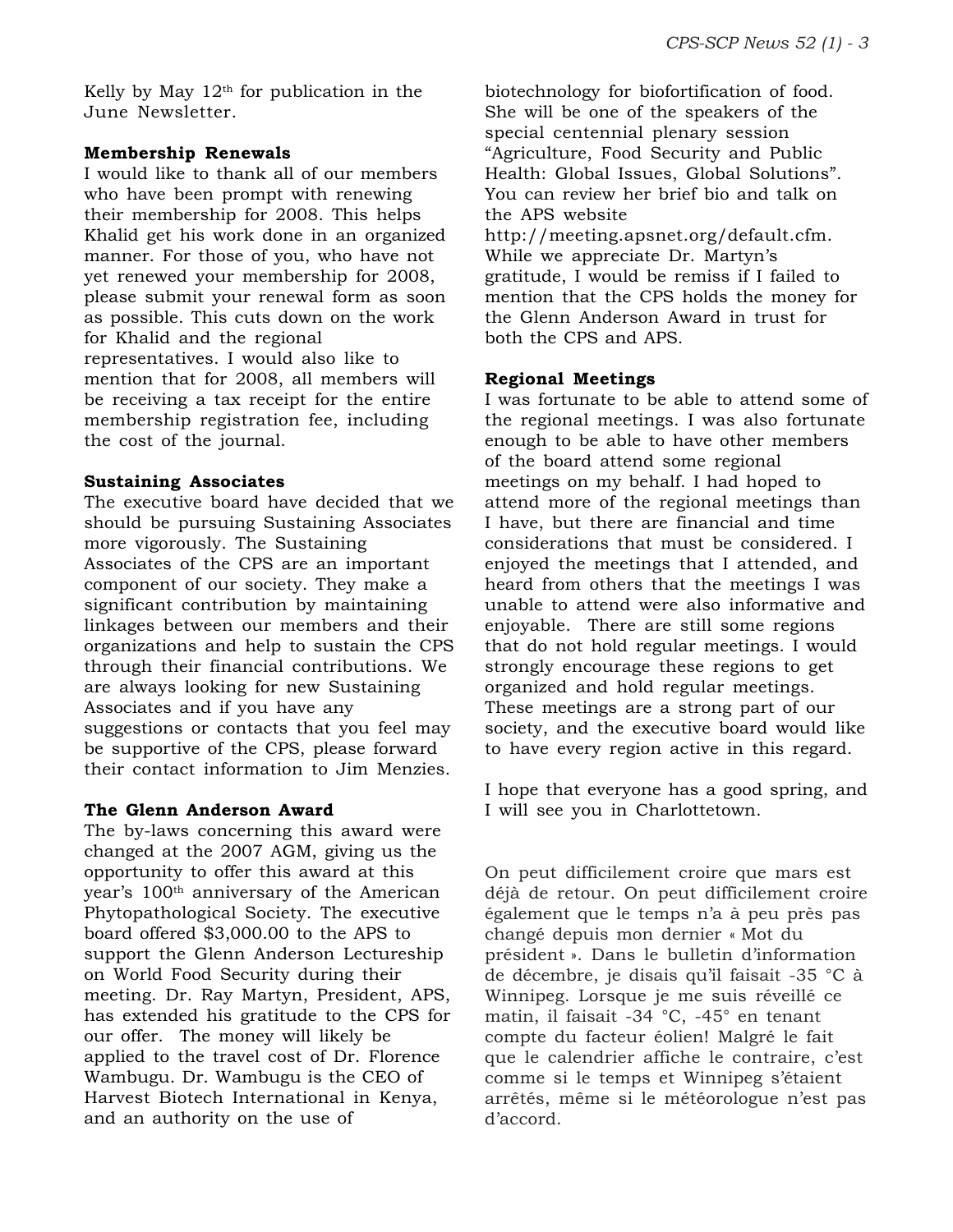J'en suis environ aux trois quarts de mon mandat à titre de président et je dois avouer que cette période a été des plus agréables et instructives. J'ai été impressionné par la somme de travail accomplie par certains de nos membres et de nos comités pour les membres de la Société canadienne de phytopathologie (SCP). Je suis également impressionné par l'entrain et le dévouement dont ils font preuve en ce qui a trait au travail qu'ils effectuent au sein de la SCP.

### **Assemblées générales annuelles, futures et passées**

L'assemblée générale annuelle se tiendra à Charlottetown (Î.-P.-É.) du 15 au 18 juin, à l'hôtel Delta Prince Edward. Quand vous lirez ceci, l'information concernant

l'assemblée générale annuelle devrait

quels membres du conseil et ils me les transmettront.

Le comité local d'organisation de Winnipeg travaille aussi activement à la planification de l'assemblée générale annuelle de 2009. Des personnes très énergiques et enthousiastes participent de bon gré à ce comité et le travail progresse à un rythme soutenu. Cette assemblée sera également tenue en juin et de plus amples renseignements suivront à mesure que nous nous rapprocherons des dates fixées.

Étant donné que je m'occupe des réunions de la Société canadienne de phytopathologie, je me dois de souligner que le comité organisateur de Plant Canada 2007 est à la veille de mener cet exercice à terme. Karen Bailey et son

déjà être disponible sur notre site Web, alors assurez-vous de la consulter. L'assemblée

tenue à l'Île-

*<<J'ai été impressionné par la somme de travail accomplie par certains de nos membres et de nos comités pour les membres de la Société canadienne de phytopathologie (SCP).>>*

comité ont accompli un excellent travail en ce qui a trait à l'organisation et la tenue

du-Prince-Édouard devrait être

marquante. Rick Peters et Richard Martin (coprésidents) ainsi que leur comité local d'organisation planifient une assemblée à la fois divertissante et intéressante. On y tiendra une assemblée plénière traitant des « Diagnostics à l'ère de la génomique » et organisera un atelier portant sur la lutte biologique. Situé au centre-ville de Charlottetown, le lieu choisi pour l'assemblée est très agréable. J'ai vraiment hâte de vous y voir, alors réservez le plus tôt possible et réservez en grand nombre.

En ce moment, j'en suis à planifier l'ordre du jour et je voudrais vous donner à tous l'occasion de soumettre des points que vous aimeriez débattre durant l'assemblée. Pour ce faire, soumettez les points qui vous intéressent à n'importe

de Plant Canada 2007. Ils ont été de plus très efficaces sur le plan financier puisque l'assemblée a généré des profits. Grâce à Karen et à son comité, la SCP recevra plus de 11 000,00 \$. Bravo!

#### **Nominations**

Mike Celetti et le Comité des prix demandent que des candidatures soient soumises. La Société peut accorder un certain nombre de prix pour lesquels des personnes peuvent être sélectionnées, ce qui est une façon sympathique de souligner leur travail exceptionnel. Nous accordons également des bourses de voyage pour les étudiants diplômés qui désireraient assister à l'assemblée de Charlottetown. Je vous encouragerais tous à penser à vos collègues ou à vos étudiants et à proposer les noms de candidats méritants. La date limite pour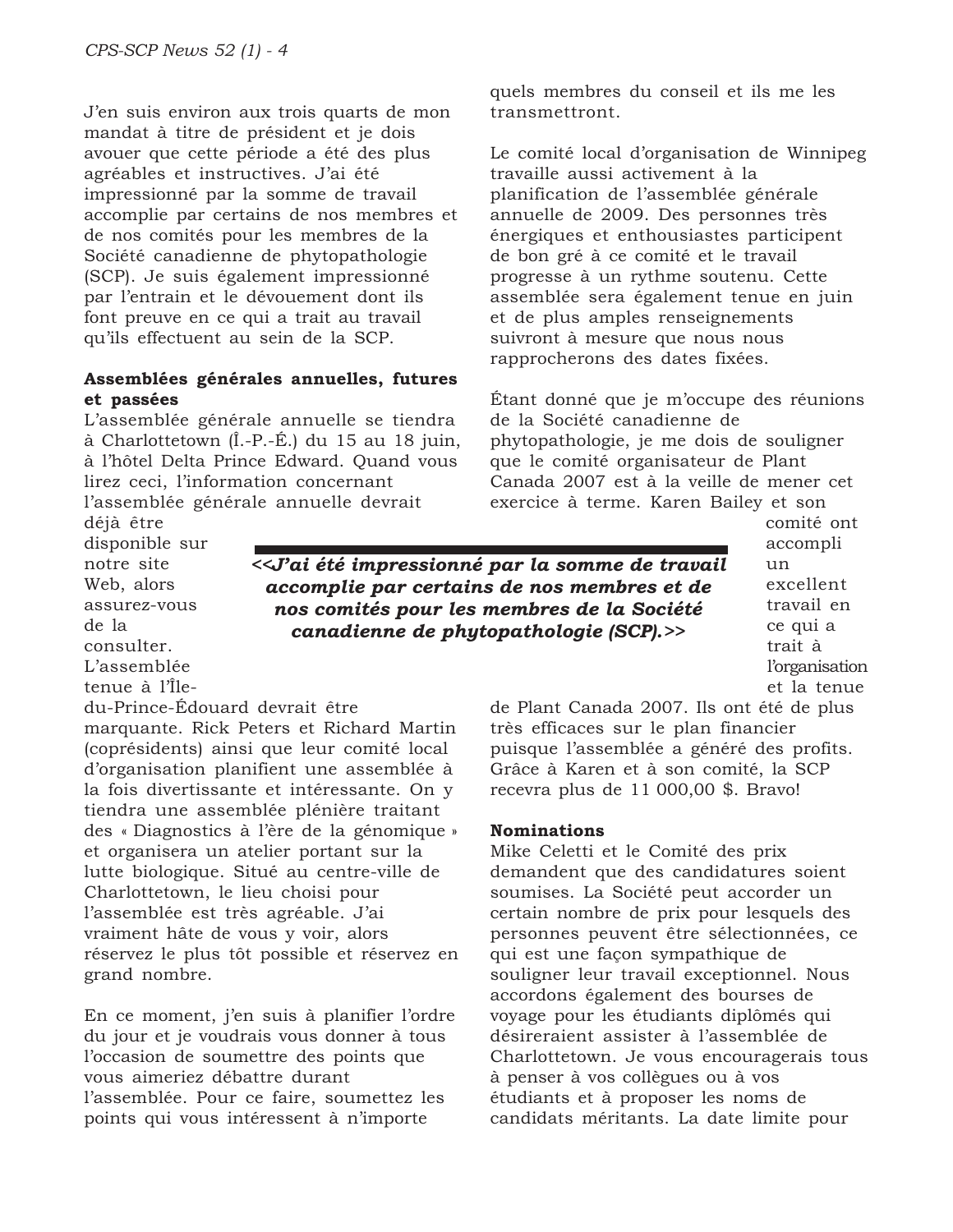soumettre les candidatures est le 7 avril, et nous espérons recevoir plusieurs propositions intéressantes.

Le comité des nominations s'affaire également à établir une liste de personnes susceptibles de remplacer celles qui terminent leur mandant à titre de membres du conseil d'administration ou d'autres comités permanents importants. Je crois que, cette année, le comité cherchera un nouveau viceprésident (cette personne servirait un terme de quatre années, incluant les fonctions de président désigné, président et ancien président) et un directeur adjoint (qui servirait un terme de deux années, devenant directeur principal la deuxième année). J'encouragerais quiconque à soumettre la candidature de collègues pour ces fonctions et, si vous désirez participer à un comité en particulier, contactez Bruce Gossen afin de vérifier si vous pouvez devenir membre. Vous trouverez la liste des comités dans le Répertoire des membres. Je suis convaincu que vous trouverez le travail valorisant.

#### **Rapports des comités**

Je tiens à rappeler à tous les présidents de comités que les rapports se rapportant aux activités de vos comités devraient être soumis au bulletin d'information pour publication avant la tenue de l'assemblée de Charlottetown. S'il vous plaît, rédigez vos rapports et soumettez-les à Kelly, au plus tard le 12 mai, pour publication dans le bulletin de juin.

### **Renouvellement des cotisations**

Je voudrais remercier tous ceux de nos membres qui ont fait preuve de diligence en ce qui a trait au renouvellement de leur cotisation pour 2008. Ceci permet à Khalid d'effectuer son travail de façon méthodique. Je prierais ceux de vous qui tardez à renouveler votre cotisation de le faire dans les meilleurs délais afin de réduire la somme de travail de Khalid et des représentants régionaux. Je tiens

également à dire que, pour 2008, tous les membres se verront remettre un reçu aux fins d'impôt couvrant le montant total de la cotisation, incluant le coût de la revue.

#### **Membres bienfaiteurs**

Le conseil d'administration a décidé que nous devrions solliciter plus assidûment le soutien des membres bienfaiteurs. Ces derniers sont un élément essentiel de la SCP. Leur collaboration appréciable se distingue sur le plan du maintien des liens qui unissent nos membres à leurs organisations ainsi que sur celui de leurs contributions financières qui aident à soutenir notre Société. Nous sommes constamment à la recherche de nouveaux membres bienfaiteurs et si vous avez des suggestions à nous faire, ou si vous croyez que certains de vos contacts seraient susceptibles d'appuyer la SCP, ayez l'obligeance de transmettre leurs coordonnées à Jim Menzies.

#### **Prix Glenn Anderson**

Les règlements administratifs relatifs à ce prix ont été modifiés durant l'assemblée générale annuelle de 2007, ce qui nous donne l'occasion de le présenter, en 2008, dans le cadre des célébrations du 100<sup>e</sup> anniversaire de la Société américaine de phytopathologie (SAP). Durant sa réunion, le conseil d'administration a offert 3 000 \$ à la SAP pour soutenir le Fonds de conférence Glenn Anderson sur la sécurité alimentaire dans le monde. M. Ray Martyn, président de la SAP, a témoigné sa reconnaissance à la Société pour sa contribution. De toute évidence, l'argent servira à couvrir les frais de déplacement de Mme Florence Wambugu. Mme Wambugu est présidente-directrice générale de la société Harvest Biotech International (Kenya) et une sommité dans le domaine de l'utilisation de la biotechnologie appliquée à la biofortification des aliments. Elle participera à titre de conférencière à la session plénière spéciale du centenaire de la SAP dont le thème sera « L'agriculture, la sécurité alimentaire et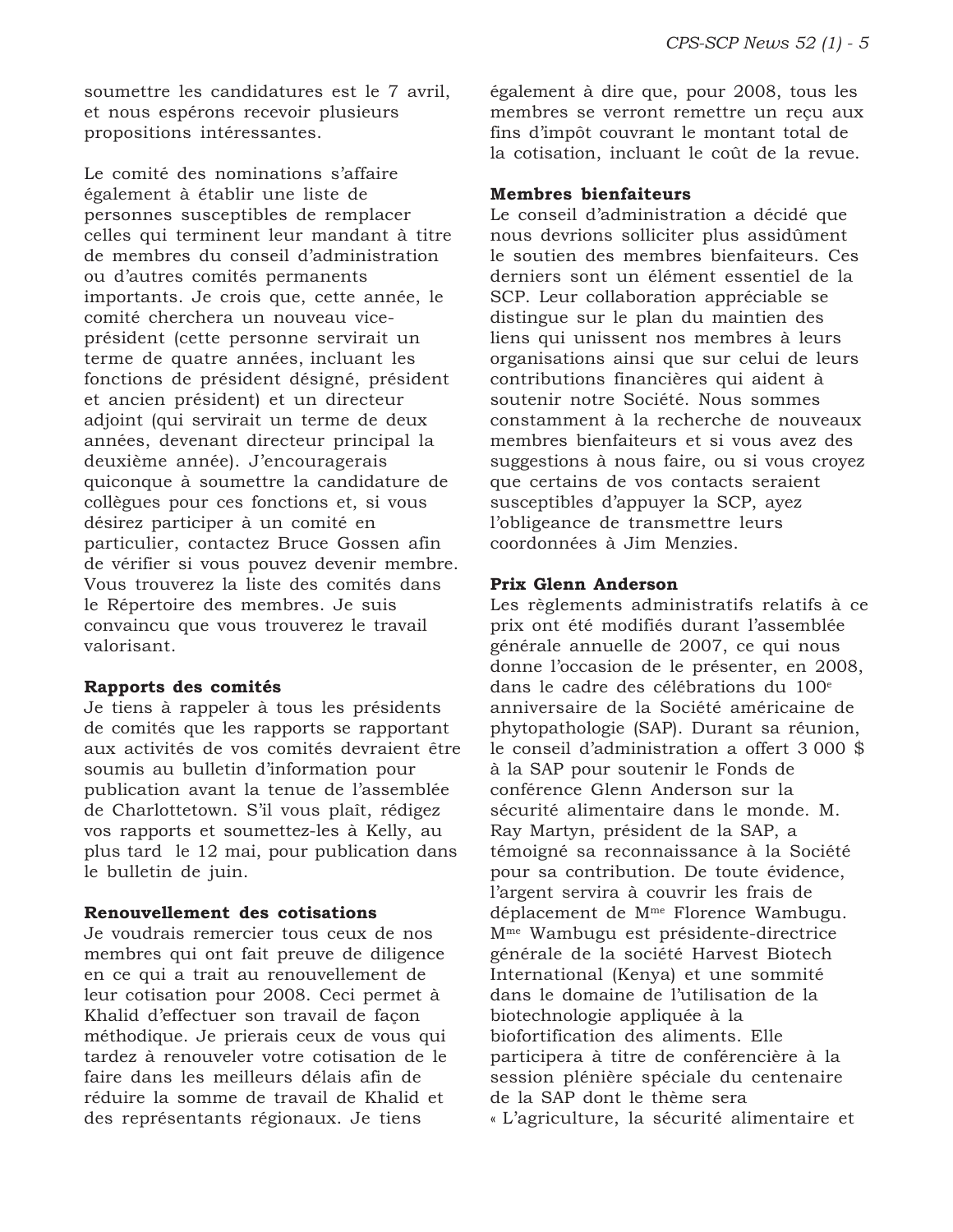la santé publique : problèmes mondiaux, Regional Meetings solutions mondiales ». Vous pouvez consulter une courte biographie ainsi qu'une brève allocution de Mme Wambugu sur le site de la SAP (http:// meeting.aspnet.org/default.cfm).

Bien que nous appréciions la reconnaissance de M. Martyn, il serait négligent de ma part de ne pas mentionner que la SCP garde l'argent du prix Glenn Anderson en fiducie pour la SCP et la SAP.

### **Assemblées régionales**

J'ai eu l'occasion d'assister à quelquesunes des assemblées régionales. De plus, certains membres du conseil ont pu assister, à ma place, à d'autres de ces assemblées. J'aurais bien aimé assister à plus d'assemblées régionales, mais j'ai dû tenir compte des considérations financières et temporelles liées à ce genre d'exercice. J'ai apprécié celles auxquelles j'ai assisté et les autres membres m'ont confirmé que les assemblées auxquelles je n'ai pu assister étaient également instructives et agréables.

Il y a encore quelques régions qui ne tiennent pas d'assemblées sur une base régulière. J'encouragerais fortement ces régions à s'organiser et à en tenir. Cellesci constituent un élément fondamental de notre Société et le conseil d'administration souhaiterait que chaque région joue un rôle actif sur ce plan.

D'ici à ce qu'on se voie à Charlottetown, je vous souhaite un excellent printemps.

# **2007 Maritime Region CPS Meeting held in Charlottetown**

Members of the CPS from the Maritime Region came together in Charlottetown, Prince Edward Island with other colleagues to share in discussions of current research and fellowship. The meeting was held on November 29, 2007 at the AAFC Crops and Livestock Research Centre. Registered participants from government, university, and industry heard 11 oral presentations (two poster presentations) on various topics in phytopathology during the afternoon. We were pleased and honoured to welcome Dr. Tony Sturz, (Strategic Planning Specialist, Executive Council Office, Government of Prince Edward Island) as our keynote speaker. Dr. Sturz is renowned for his work on bacterial endophytes and their involvement in disease suppression. His presentation was entitled: "Bacterial root zone **communities, endophytes, beneficial** allelopathies and plant disease control."

The Best Student Paper Award winner was Stephanie Veenhuis-MacNeill for her



**Rick Peters, CPS-SCP Maritime Region representative presenting the Best Student Paper Award to Stephanie Veenhuis-MacNeill**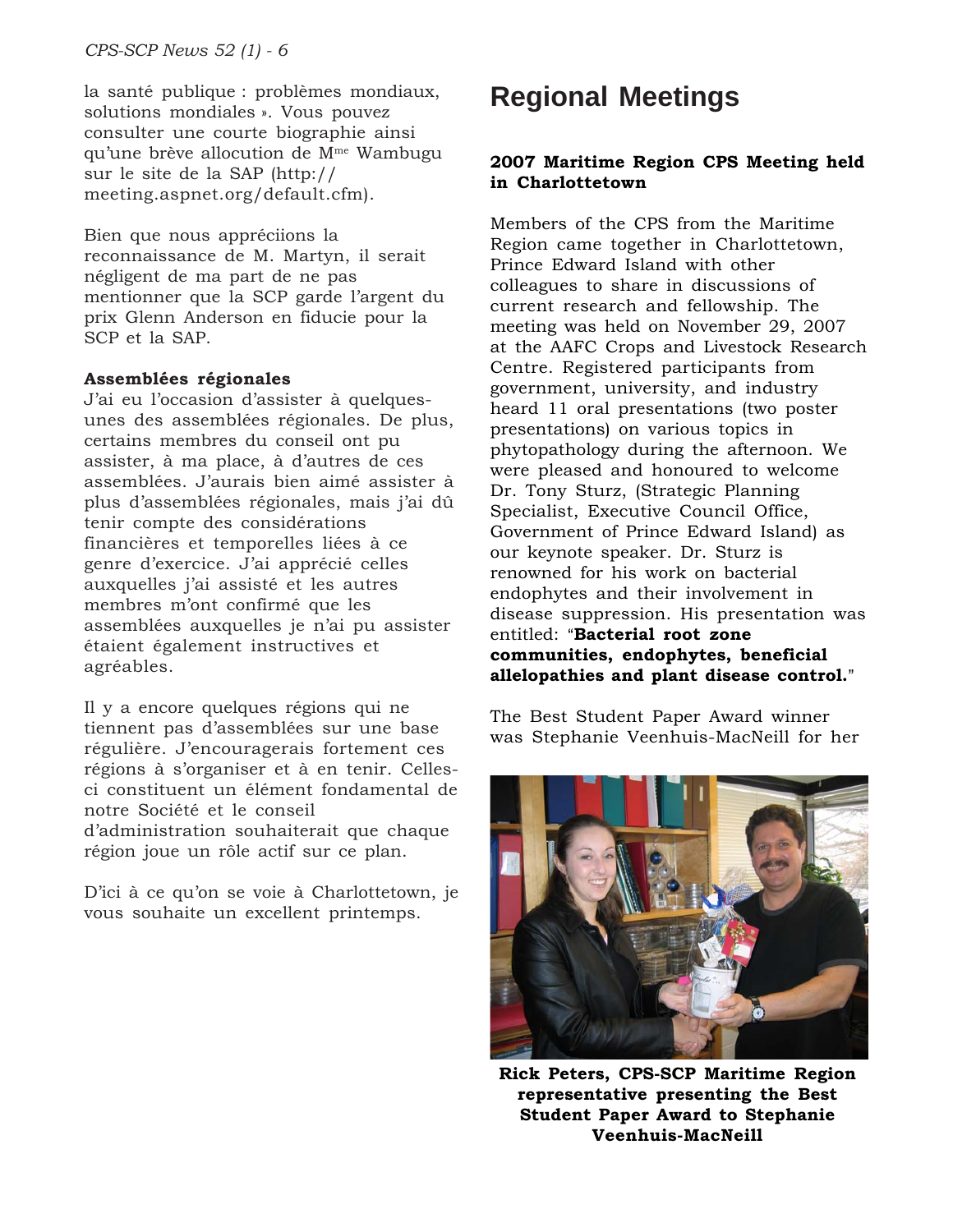presentation on the "Effect of different" foliar fungicides on the development of lesions caused by *Alternaria solani* (early blight) and *Alternaria alternata* (brown spot) on potato foliage" (authors S. Veenhuis-MacNeill, R. Coffin, R.D. Peters, G. Wang-Pruski, H.W. Platt, R. Pitblato, T. Hamill, and M. Maynard).

We were also pleased to welcome Dr. Jim Menzies, current president of CPS, and would like to thank him for taking the time to attend our regional meeting. Maintaining this connection with our



**Rick Peters, CPS-SCP Maritime Region representative presenting CPS-SCP President Jim Menzies with a small token of appreciation for attending the Maritime regional meeting**

national society is an important aspect of our own development as a regional group.

Following the meeting, attendees had dinner at Outriders Pub in Charlottetown and awards were presented to the keynote speaker, CPS president and student award winner (in absentium).

Special thanks to the CPS for financial contributions. We look forward to the

Maritime Region meetings of 2008 to be held in Fredericton, NB. Dr. Xianzhou Nie of the Agriculture and Agri-Food Canada, Potato Research Centre has graciously agreed to host the meeting in 2008.

Respectfully submitted, Rick Peters, CPS Maritime Region Rep

# **Annual Meeting of the Southwestern Ontario Region of the Canadian Phytopathological Society**

The Southwestern Ontario Region of the Canadian Phytopathological Society (SORA-CPS) met on Friday, May 11, 2007 at the Guelph Turfgrass Institute, in Guelph, ON. The conference theme was "Plant defences to disease" which highlighted research by several plant pathologists in Ontario.

The opening presentation was "Systemic acquired resistance and age-related resistance, two distinct induced resistance pathways that both require salicylic acid" presented by **Robin Cameron ,** McMaster University **.** This was followed by a presentation titled "The chimeric cyclic nucleotide gated ion channel ATCNGC11/12 induces multiple pathogen resistance responses" by **Kiko Yoshioka,** University of Toronto. Plant viruses and disease was represented by the presentation " Plants, viruses and low temperatures, a sickening combination" by **Annette Nassuth**, University of Guelph and the invited presentations were rounded out by **Jane Robb**, University of Guelph, who discussed " Verticillium Defence Genes and Tolerance".

The program also continued the tradition of featuring short updates on new and reemerging diseases, including Beechnut canker presented by Richard Wilson, Turfgrass diseases, presented by Catarina S. Jordan, cucumber downy mildew, presented by Mike Celtti and an update on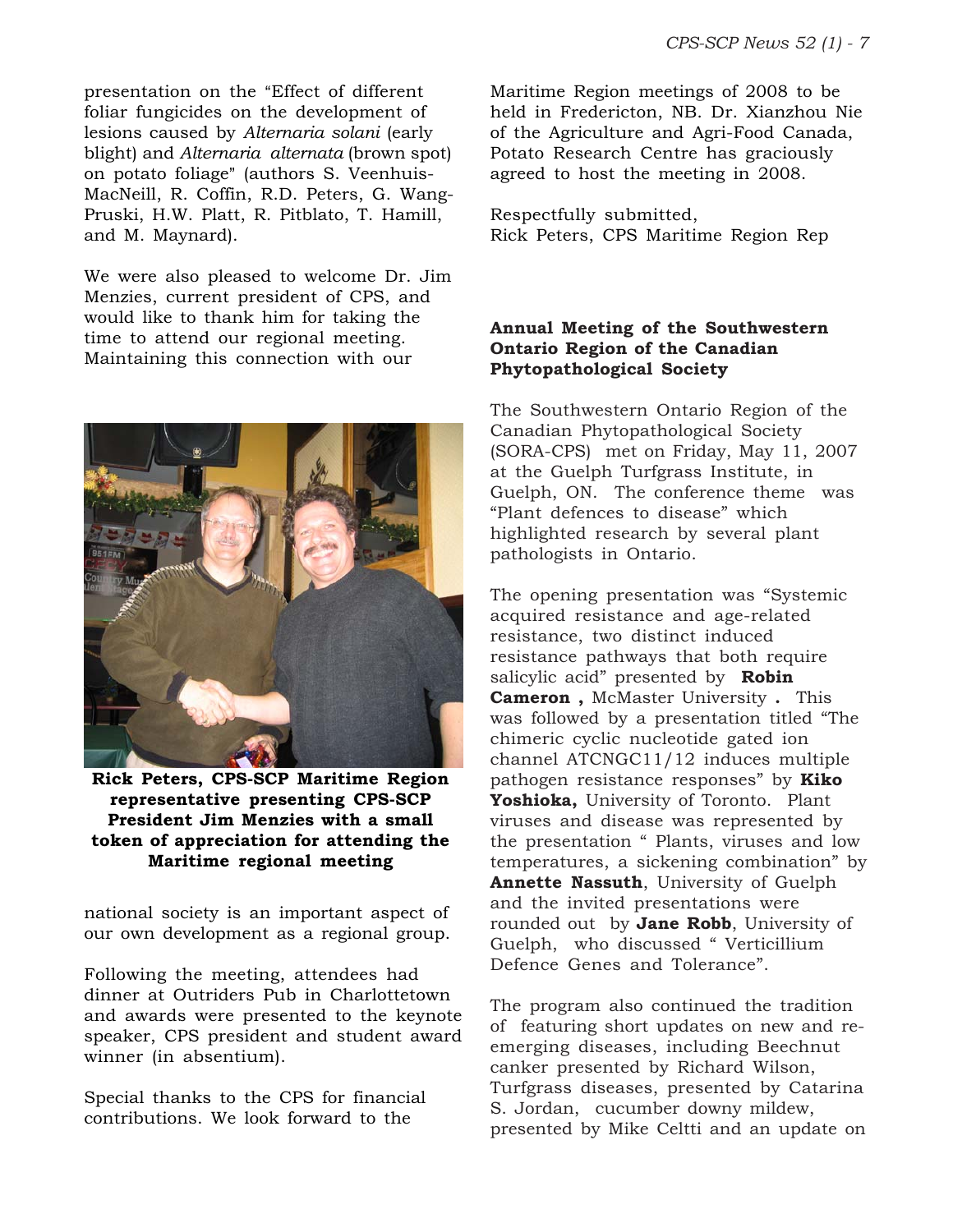There were

# Actigard, by Harold Wright.

related resistance pathway using *Arabadopsis thaliana* loss of function

19 posters including nine student posters. The student poster competition is always an important part of the meeting. Poster judges were Sean Westerveld from the University of Guelph and CPS Presisdent, Bruce Gossen. The winner of the best student poster competition was Vladimir Popovic . His poster title was, " Identification of *Penicillium* Isolates Associated with Blue Mold on Apples in

Southern

Ontario, using PCR-RFLP" by V. Popovic, K.



**The winner of the best student poster competition Vladimir Popovic and his supervisor Deena Errampalli**



**Mary Ruth McDonald presented the second prize in the student poster competition to Jessie Carviel ( center) accompanied by her supervisor Robin Cameron ( right)**

Ellens, and D. Errampalli. Vladimir is a co-op student in Dr. Deena Errampalli's laboratory at the Agriculture and Agri-Food Canada Research Station in Vineland, Ontario. The second prize in the student poster competition went to J.L Carviel for the poster " Characterization of the agemutants" by J.L Carviel and R.K. Cameron from McMaster University.

A short business meeting finished the formal portion of the program. Mary Ruth McDonald stepped down after four years as Chair of this group. Dr. Ken Conn, AAFC in London, ON, was acclaimed as the new Chair of SORA-CPS. The rest of the meeting consisted of a buffet dinner and time for socializing and meeting new colleagues.

Submitted by Mary Ruth McDonald, past Chair, Southwestern Ontario Region – CPS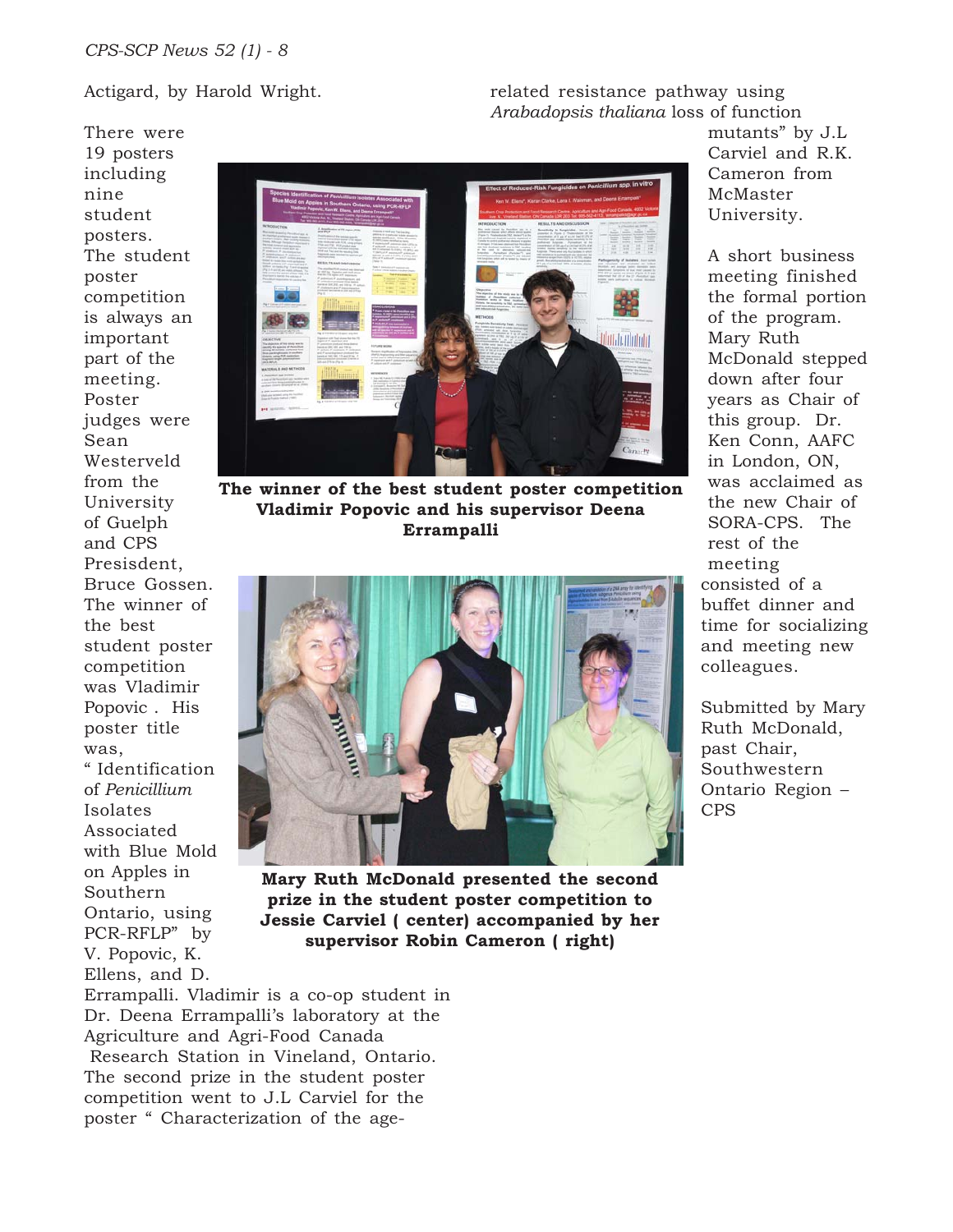# **Canadian Phytopathological Society-Saskatchewan Regional Group annual meeting**

The Canadian Phytopathological Society-Saskatchewan Regional Group annual meeting was held on December 3, 2007 from 9:30 am - 12:15 pm. In all, approximately 45 people attended the meeting. There were 6 oral and 7 poster presentations. Mary Leggett (the President-elect) gave a 10 min presentation about issues related to the Society in general. Ms. Regan Kennedy a MSc. student under Dr. Yangdou Wei in the Department of Biology, University of Saskatchewan received the best student oral presentation award valued at \$100.00 on the following topic **"Autophagy is a susceptibility factor for** *Erysiphe cichoracearum* **infection in** *Arabidopsis thaliana.* R. M. Kennedy and Y. Wei." Mr Zafer Dallal Bashi a Ph.D. student under Drs. R. Rimmer and G. Khachatourians at the University of Saskatchewan received the best student poster award also valued at \$100.00 on the topic **"Regulation of** *Sclerotinia sclerotiorum*

*polygalacturonase.* Z. Dallal Bashi, D. Hegedus, R. Rimmer, L. Buchwaldt, and G. Khachatourians."

Robin Morrall presented the "T.C. Vanterpool Memorial Prize" to Ms Michelle Hubbard who is a student in the Department of Biology under the supervision of Dr. Susan Kaminskyj at the University of Saskatchewan. "The T.C. Vanterpool Memorial Prize is normally presented annually by the Department of Biology in October. It is awarded to a student who attended the University of Saskatchewan in the previous academic year for meritorious performance in the areas of plant pathology or mycology. Both undergraduate and graduate students are eligible for the prize. The prize will consist of a framed certificate and a cheque drawn from accrued interest on the memorial fund."

In addition, the Plant Disease Sub-Council meeting was held on Dec 4, 2007. A lot of the people who attended the CPS-Saskatchewan Regional Group annual meeting were also present at this meeting. Discussions during the Plant Disease Sub-Council meeting included disease and research updates on cereals, pulses, oilseeds, forages, veggies, fruit and spices. There were also updates from the seed testing labs, the provincial Ag Knowledge Centre, the Canadian Food Inspection Agency, Pest Management Regulatory Agency, industry and commodity groups.

The next meeting of the CPS-Saskatchewan Regional Group will be held this year in conjunction with the Alberta Plant Pathology Society at the Tropical Inn in Lloydminister, October 20-22, 2008. This meeting will be followed by the Western Forum on Pest Management from October 22-24, 2008.

We look forward to seeing you at the 2008 meeting!

Submitted by

Godfrey Chongo CPS-Saskatchewan Regional Representative

# **Committee and Other Reports**

#### **Report of the Nominations Committee**

The following nominations for positions within CPS that will be coming vacant at the annual general meeting have been received and are supported by the Nominations Committee.

#### **Executive Board**

| Vice-President  | Jeannie Gilbert  |  |  |  |  |
|-----------------|------------------|--|--|--|--|
| Junior Director | Sheau-Fang Hwang |  |  |  |  |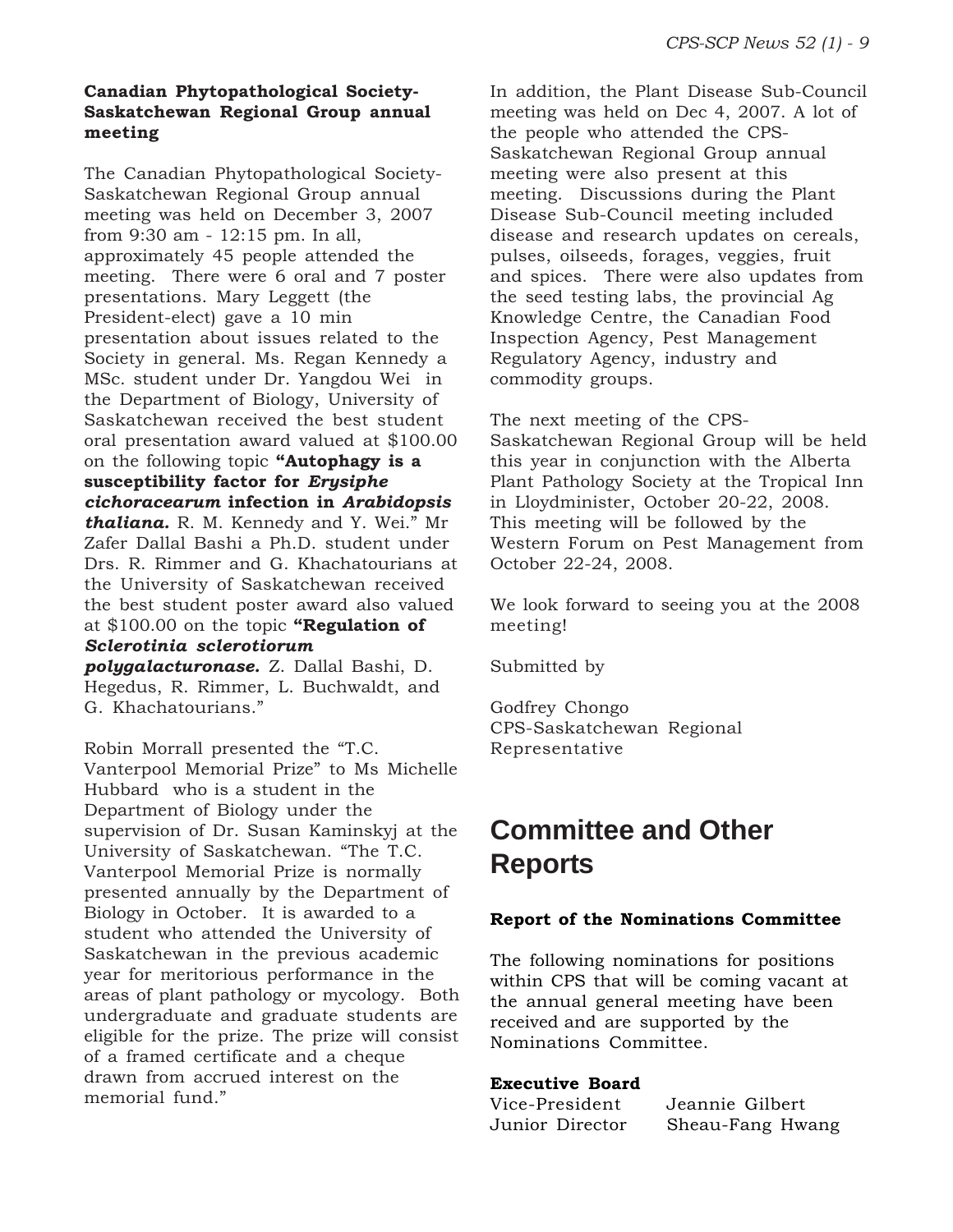# **Standing Committees**

| Future meetings    | Allen Xue          |  |  |
|--------------------|--------------------|--|--|
| Resolutions        | Pervaiz Abbasi     |  |  |
| Financial Advisory | Randy Kutcher      |  |  |
| Awards             | Mary Ruth McDonald |  |  |
| Nominations        | Kelly Turkington,  |  |  |
|                    | Gayle Jesperson    |  |  |

Other nominations for these positions are possible (even encouraged). However, if there is someone that you would like to nominate, the nomination needs to be completed and sent to the Secretary right away to be considered.

Respectfully submitted on behalf of the Nominations Committee by

Bruce Gossen (Chair)

# **Awards**

# **CPS Awards Nominations due by April 7, 2008**

Please take time to consider and discuss with your CPS colleagues worthy candidates for the awards listed below. Awards will be presented at the CPS Annual Meeting in Prince Edward Island. Nominations must be received by the CPS Awards Committee Chairperson by April 7, 2008. Nominations can be sent to Michael Celetti, CPS Awards Committee Chair at michael.celetti@ontario.ca.

There are several types of awards sponsored by CPS. These Awards represent an important means of acknowledging the contributions of our members to our society, to the science of plant pathology and to the community in which we live.

# **1. Honorary Member**

The nominee can be any person who has rendered eminent service to plant pathology and shall normally not be a member of the Society.

# **2. Fellow**

Nominees shall be regular members of the Society who have rendered outstanding service to the Society and to the profession of plant pathology.

# **3. Award for Outstanding Research**

This award is intended to recognize outstanding research in plant pathology in Canada. As the Society's most prestigious award, consideration is given to research involving new concepts, the discovery of new phenomena, or principles in plant pathology or novel application of existing principles.

# **4. Outstanding Young Scientist Award**

The award is intended to recognize the contribution of a junior scientist, judged to have had a major impact on plant pathology in Canada.

# **5. Graduate Student Travel Award**

The purpose of this award is to provide reimbursement to selected graduate students to attend the Annual Meeting of the CPS. Two travel awards are presented annually by the CPS, each for a value of \$300 per student.

# **6. Achievements in Plant Disease Management**

The award is intended to recognize the contributions by industry, or not-for-profit agencies, for innovative research, development of products and technologies, and/or transfer of information for the benefit of disease management in Canada.

A full description of each award, criteria and guidelines on nominating a colleague for a CPS Award or for students to apply for the Graduate Student Travel Award can be found on the CPS Website at http:/ /www.cps-scp.ca/awards.htm.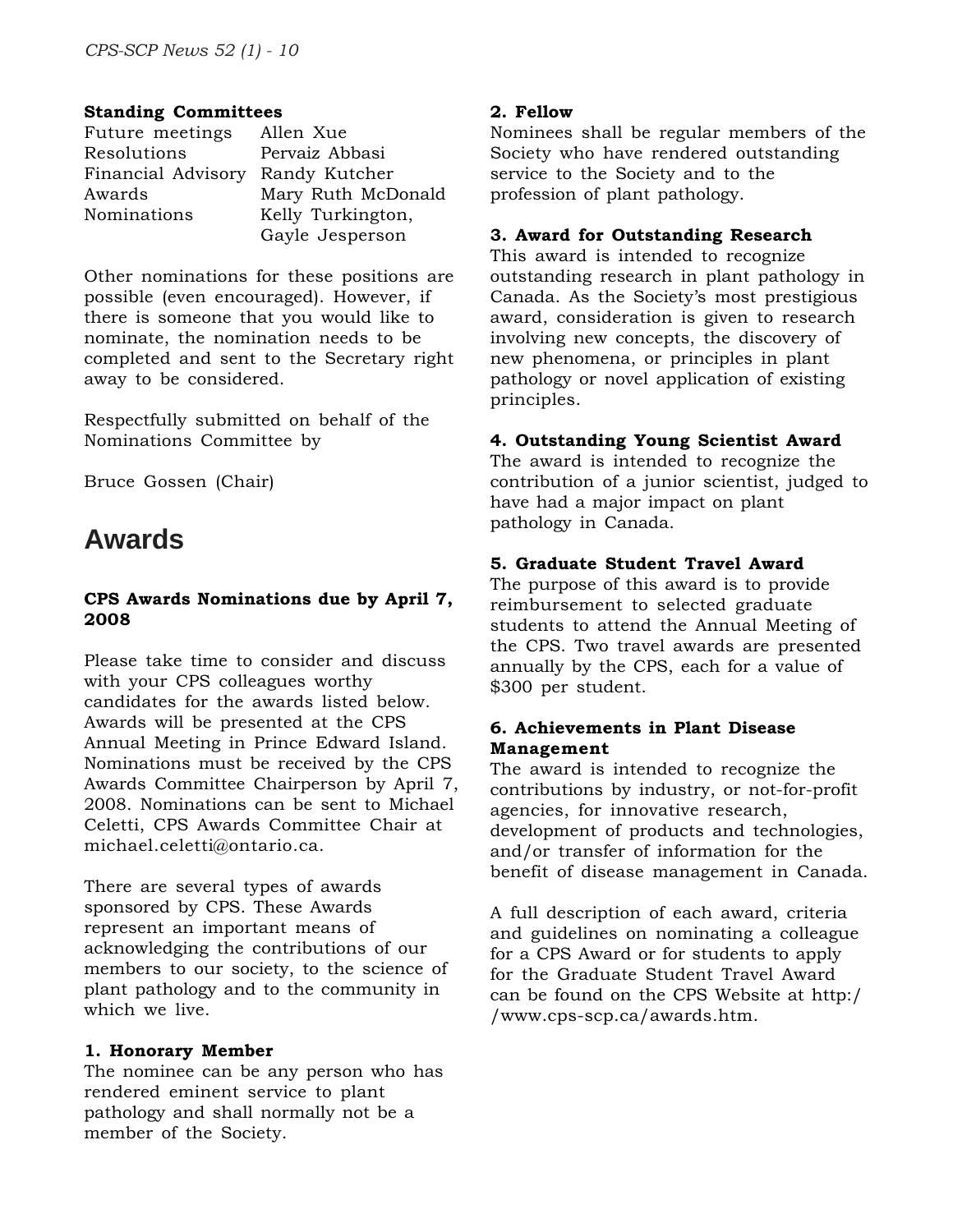*CPS-SCP News 52 (1) - 11*

# **Announcements**



**CANADIAN PHYTOPATHOLOGICAL SOCIETY ANNUAL MEETING - 2008**

**The Delta Prince Edward Hotel, Charlottetown, PEI**

**June 15-18, 2008**

# **Come to Charlottetown to meet your colleagues and to hear the latest in plant disease research and technical developments**

**Date:** June 15-18, 2008

**Location**: Delta Prince Edward Hotel, in downtown Charlottetown

**Schedule:** (Note: times are approximate and will be finalized closer to the meeting date)

| <b>June 14</b> Financial Advisory Committee meeting                                                                              | 7-9 pm                                                                                      |  |  |  |
|----------------------------------------------------------------------------------------------------------------------------------|---------------------------------------------------------------------------------------------|--|--|--|
| <b>June 15</b> Board meeting<br>Registration<br>Reception-Cheese and Hor's d'Oeuvres<br>(cash bar)                               | $9$ am $-3$ pm<br>$6-8$ pm<br>7 pm                                                          |  |  |  |
| <b>June 16</b> Registration<br>Plenary Session<br>Concurrent Sessions<br>Poster Session 1                                        | $8 \text{ am} - 4 \text{ pm}$<br>$8$ am $-$ noon<br>$1-3$ pm<br>$3-5$ pm                    |  |  |  |
| <b>June 17</b> Registration<br>Concurrent Sessions<br>BioControl Symposium<br>Concurrent Sessions<br>Poster Session 2<br>Banquet | $8 \text{ am} - 4 \text{ pm}$<br>8 am - noon<br>8 am – noon<br>$1-3$ pm<br>$3-5$ pm<br>6 pm |  |  |  |
| <b>June 18</b> Annual General Meeting<br>Concurrent Sessions<br>Agricultural Tour                                                | 8-10 am<br>10:30 am-12:30 pm<br>$1-4$ pm                                                    |  |  |  |

**Registration:** Please follow the links on the CPS website for the Registration Form. Registration fees are \$400.00 prior to April 25, 2008 (\$300.00 for students) and \$450.00 after this date. Payment may be made by credit card or cheque. Registration fees will cover the Reception on June 15, lunches on June 16 and 17, the Banquet on June 17 and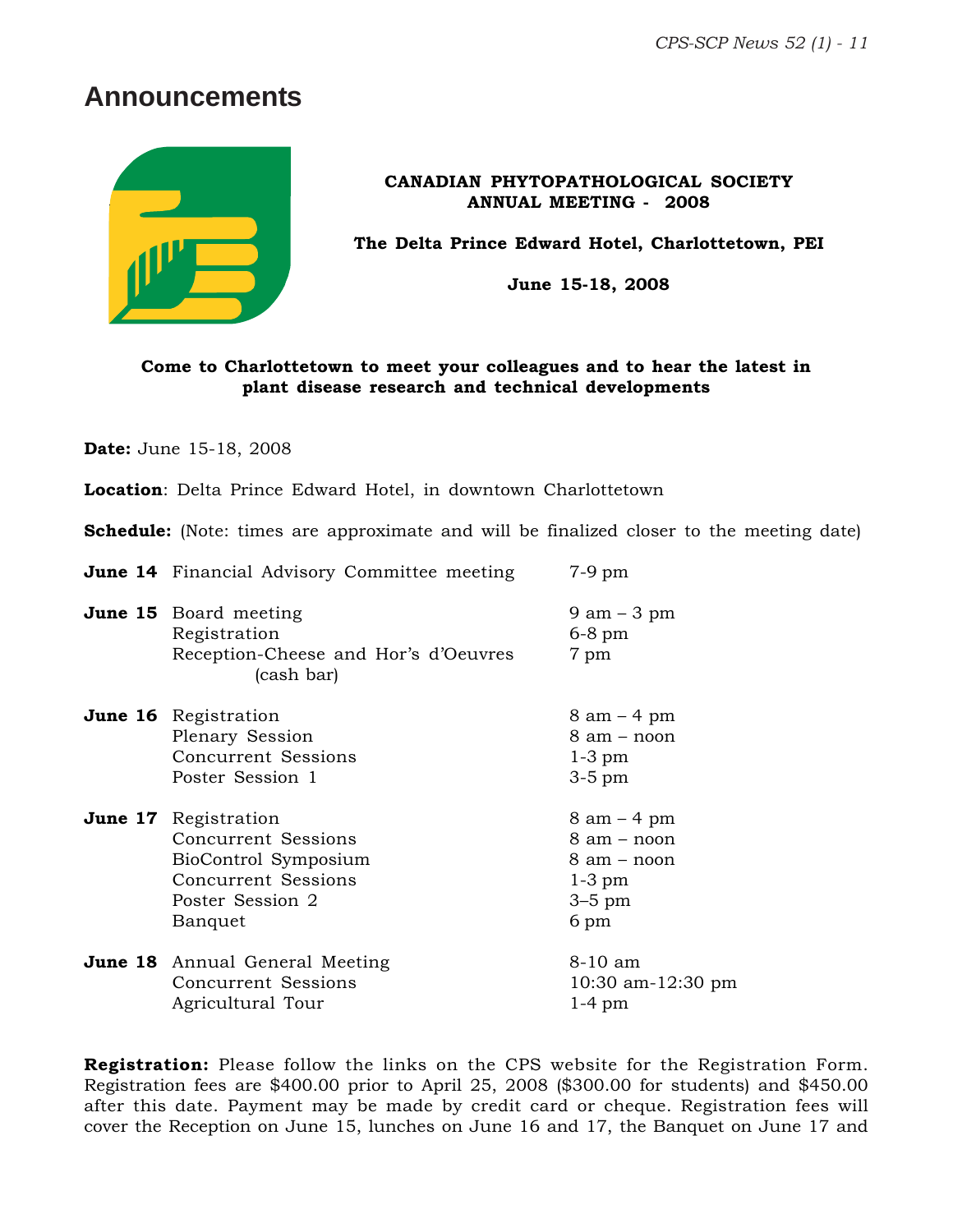*CPS-SCP News 52 (1) - 12*

breakfast on June 18. Please indicate whether additional Reception and/or Banquet tickets are needed for accompanying persons and note this on the form. Also please account for abstract publication fees on the form. Also, please indicate whether you will be making a presentation (oral and/or poster) and provide the title for program planning.

**Deadline for receipt of Registration Forms and Presentation titles is APRIL 25, 2008.** Please send completed forms electronically to Richard Martin at martinra@agr.gc.ca

**Accommodation:** Each participant is responsible for their own accommodations. A block of 50 rooms has been reserved until April 25, 2008 at the Delta Prince Edward at a preferred rate. Book early as Charlottetown is a busy tourist destination. As you know we need to fill these rooms to make our budget.

*Please identify yourself as a participant with the Canadian Phytopathological Society meeting.*

Phone: 1.800.268.1133 or 902.566.2222

http://www.deltaprinceedward.pe.ca/

#### **Other Hotel Options for CPS Annual Meeting 2008 in Charlottetown**

#### **Downtown Charlottetown**

Delta Prince Edward, 18 Queen St. (902-566-2222) **(Meeting Location)** Best Western, 238 Grafton St. (902-892-2461) Inns on the Great George, 58 Great George (902-892-0606) Rodd Charlottetown, 75 Kent St. (902-894-7371) Dundee Arms Inn, 200 Pownal St. (902-892-2496) Quality Inn on the Hill, 150 Euston St. (902-894-8572) Heritage Harbour House, 9 Grafton St. (902-892-6633)

#### **Outskirts of Charlottetown**

Holiday Inn Express Hotel and Suites, 200 Trans Canada Hwy. (902-892-1201) Rodd Royalty Inn and Suites, Trans Canada Hwy. (902-894-8566) Super 8 Charlottetown, 15 York Point Rd. (902-892-7900)

#### **Abstract Format and Submission Guidelines**

**Please Note:** Abstracts will be compiled into a conference proceedings book which will be made available at the meeting. As well, all abstracts will be published in a future volume of the Canadian Journal of Plant Pathology. To ensure that the abstracts have a uniform format for rapid publication, please adhere to the following guidelines for submitting abstracts:

http://www.cps-scp.ca/Abstracts\_CPS2006.htm

**Submission Procedure:** Please E-mail your completed abstract as an attachment by May 9, 2008 to Richard Martin (martinra@agr.gc.ca).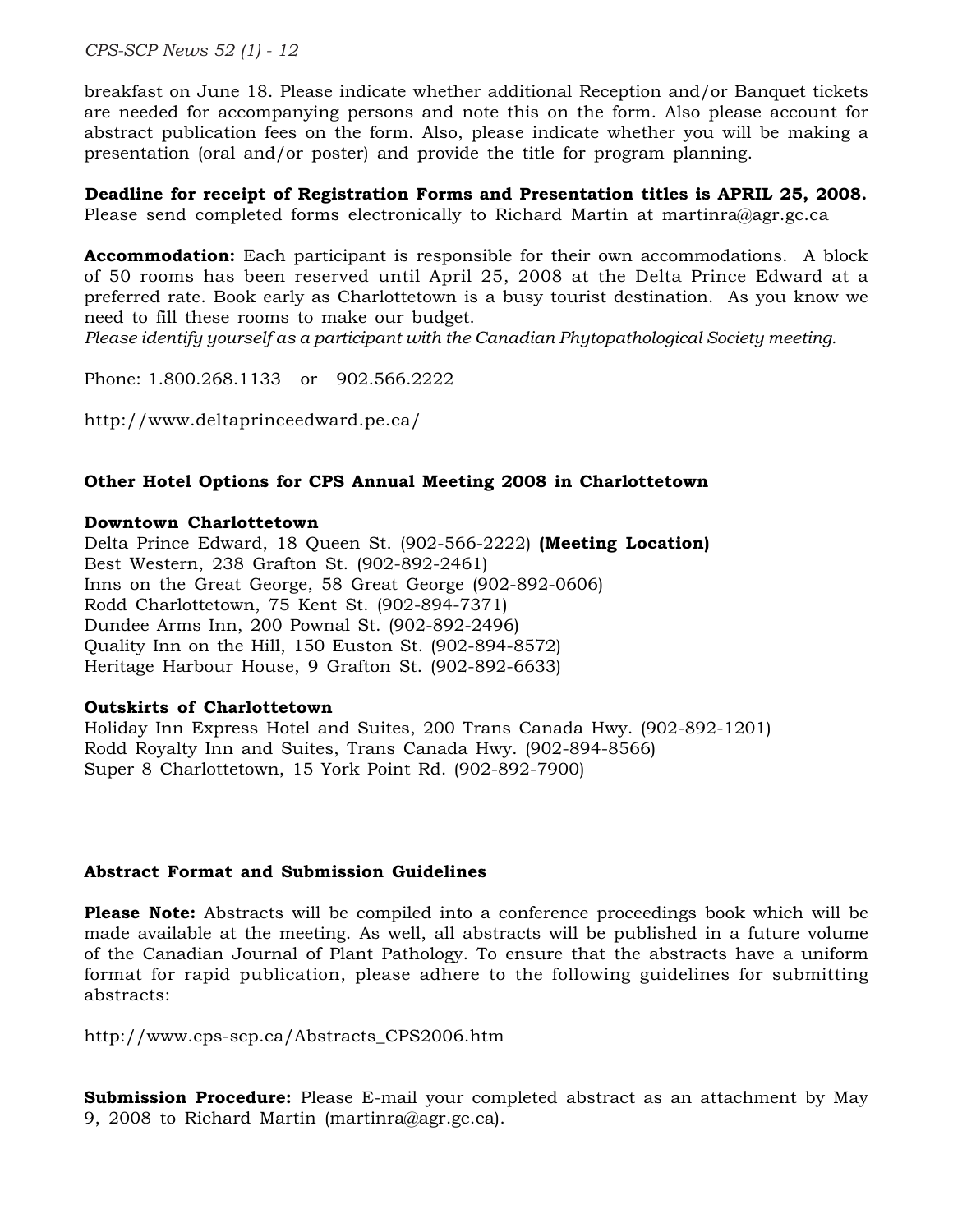**Presentation Guidelines:** Each registrant can contribute one oral paper only. Additional papers by a registrant are welcome, but should be in poster format to allow maximum diversity in the schedule of speakers. The organizing committee may request a change in paper format (from oral to poster or vice versa) to facilitate conference scheduling.

**Time allotment:** A maximum of 15 minutes will be allotted for oral presentations. The session chair will manage the presenter's use of the time allotted to provide an opportunity for questions and discussion where warranted.

**AV Resources:** Electronic slideset presentations should be prepared using **Microsoft Powerpoint** (please use versions prior to those released in 2007) and should be preloaded onto a **CD or memory stick**. Each presenter should submit their presentation to the audio-visual co-ordinator at least one hour before the start of the session, but an even earlier submission would be preferred.

**Posters:** Posters should be a maximum of 3 feet in height and 3.5 feet in width. Backboards and Velcro fasteners for mounting posters will be provided.

### **ABSTRACT DEADLINE: MAY 9, 2008**

#### **Accompanying Persons:**

Information packages, resources and guidance will be available to tailor-make your Island holiday. Whether it's shopping in downtown Charlottetown, seeing a performance at Confederation Centre of the Arts, taking a double-decker bus tour or harbour boat cruise, following the trail of Anne of Green Gables, or visiting one of our many Island beaches, there are activities sure to appeal to the entire family. For the more adventurous, sea kayaking, deep sea fishing and cycling excursions are options.

#### **Meeting Highlights**

#### **Cheese and Hor's d'Oeuvres Reception with Cash Bar**

- come mingle with friends and colleagues and enjoy some Maritime hospitality

#### **Plenary Session "Diagnostics in the Age of Genomics"**

an excellent line-up of speakers has been confirmed to provide the latest in research on pathogen detection and molecular characterization

#### **BioControl Symposium**

organized by the Canadian Forum for Biological Control, this symposium is sure to attract a lot of interest. The session theme is "Development of microbial pesticides – from research to application."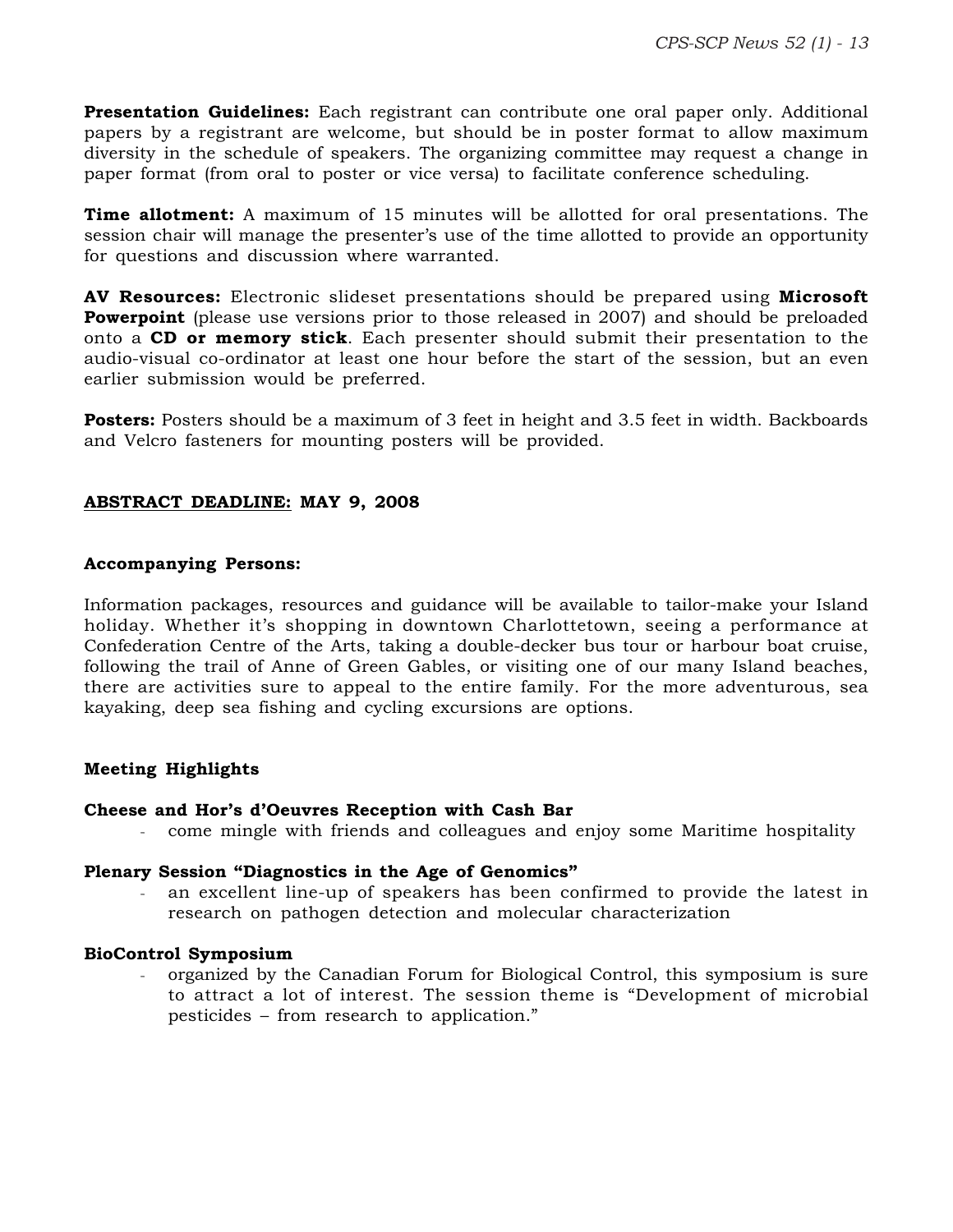#### **Concurrent and Poster Sessions**

the sharing of scientific research among colleagues is the highlight of any meeting. Given that 2008 is the International Year of the Potato, and the meeting takes place in Prince Edward Island, a session around potato diseases will be sure to attract attention!

#### **Banquet**

the annual awards banquet is always a treat. This year, sample Maritime cuisine and be entertained by the Cheveries, Celtic ladies with strong ties to agricultural research and extension!

### **Agricultural Tour**

if there is interest, a tour of agricultural research facilities and fields is being planned for the afternoon of the final meeting day

### **We look forward to seeing you in Charlottetown!**

#### **Local Arrangements Committee**

Richard Martin, Rick Peters, Solke De Boer, Huimin Xu, Sean Li, Larry Hale, Marleen Clark, David Thompson



# **Canadian Phytopathological Society Membership Renewal for 2008**

Thank you for all those who renewed their membership, and welcome to the new members in the CPS for 2008. For those who have not renewed their memberships yet, and for potential new members, please send your membership application as soon as possible. Prompt renewal will avoid interruption in services and insure that your name and information is included in the 2008 CPS Directory. Please go to the CPS website cps-scp.ca and find the application under membership. Call me at 204-822-7220 or email at krashid@agr.gc.ca

#### Respectfully

Khalid Rashid, Membership Secretary

# **Submission Deadline for the June 2008 issue of CPS - SCP News**

*PLEASE NOTE:* The submission deadline for the **June issue** of CPS - SCP News is **May 12, 2008**. **If you send photographs for publication in the CPS-SCP News please ensure that you indicate that all individuals appearing in the photographs have given permission for their photographs to appear in the newsletter. Photographs will not be published if permission has not been obtained from the individuals involved.**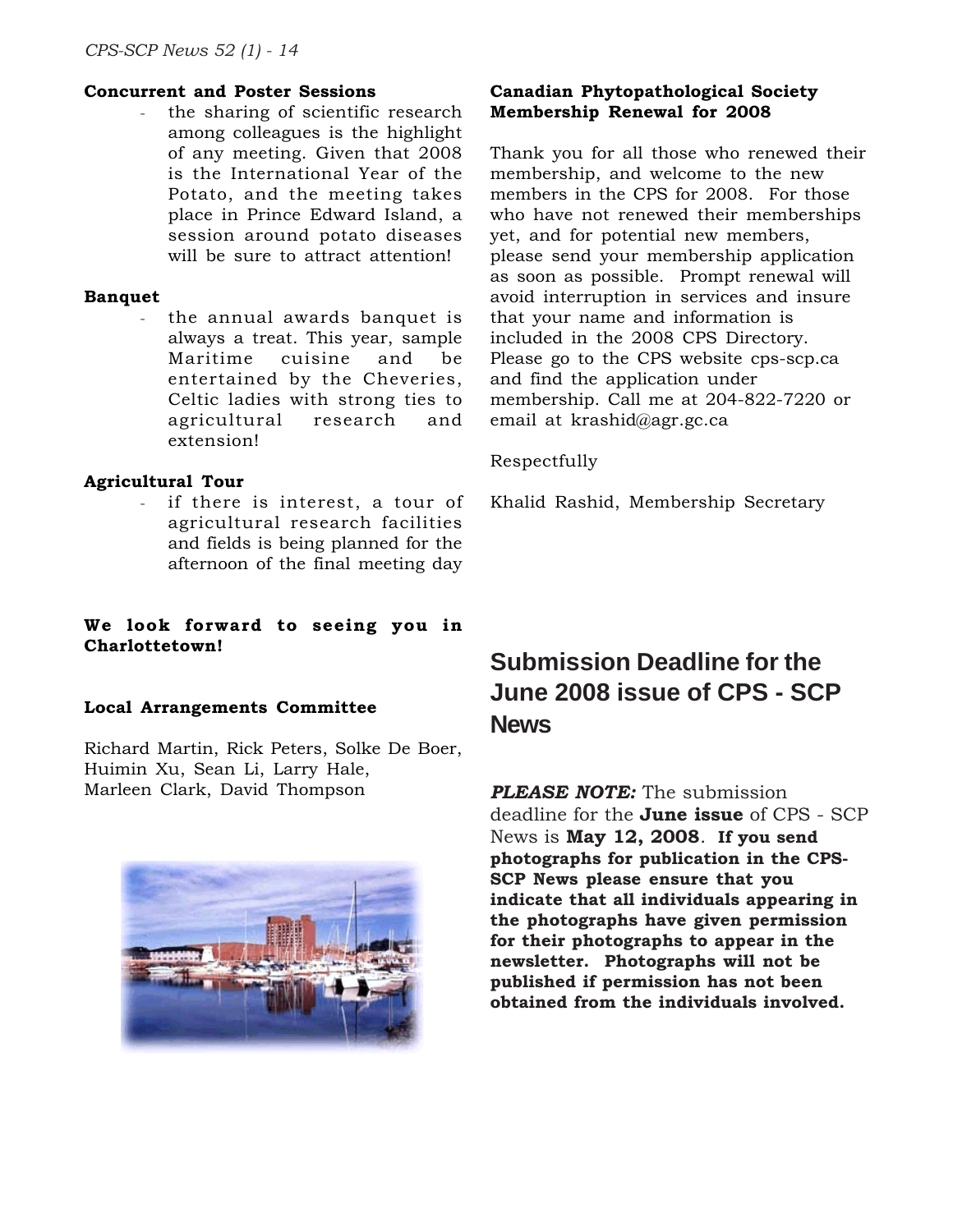# Canadian Phytopathological Society

# Registration - 2008 Annual Meeting

# The Delta Prince Edward Hotel, Charlottetown, PEI June 15-18

| First Name: ____________________                                                                                                                                                                                  |                        |                               |         |  |
|-------------------------------------------------------------------------------------------------------------------------------------------------------------------------------------------------------------------|------------------------|-------------------------------|---------|--|
| Title: ______________________________Company/Affiliation: ______________________                                                                                                                                  |                        |                               |         |  |
|                                                                                                                                                                                                                   |                        |                               |         |  |
|                                                                                                                                                                                                                   |                        |                               |         |  |
|                                                                                                                                                                                                                   |                        |                               |         |  |
| Registration (before April 25, 2008)                                                                                                                                                                              |                        |                               |         |  |
| Late Registration (after April 25, 2008)                                                                                                                                                                          |                        |                               |         |  |
| Student (before April 25, 2008)                                                                                                                                                                                   |                        |                               |         |  |
| Student Late Registration                                                                                                                                                                                         |                        |                               |         |  |
| This will include coffee breaks and lunch but not reception or banquet<br>Additional Banquet ticket $$75 \text{ x}_{---}$<br>Additional Reception Ticket $$35 \text{ x }$<br>Abstract fee for publication in CJPP | \$35.00 each<br>TOTAL: | $\frac{1}{2}$<br>$\mathbb{S}$ | $\circ$ |  |
| Payment information: ____Visa ____Mastercard____AmericanExpress ____ Check                                                                                                                                        |                        |                               |         |  |
| I will be submitting an abstract for _________poster and or __________oral presentation<br>Proposed title and presenting author:                                                                                  |                        |                               |         |  |

| I am a student     and wish       do not wish     to be part of the poster and/or oral |  |  |  |  |  |
|----------------------------------------------------------------------------------------|--|--|--|--|--|
| presentation competition.                                                              |  |  |  |  |  |

For further information please contact the LAC, Richard Martin at martinra@agr.gc.ca or Rick Peters at petersr@agr.gc.ca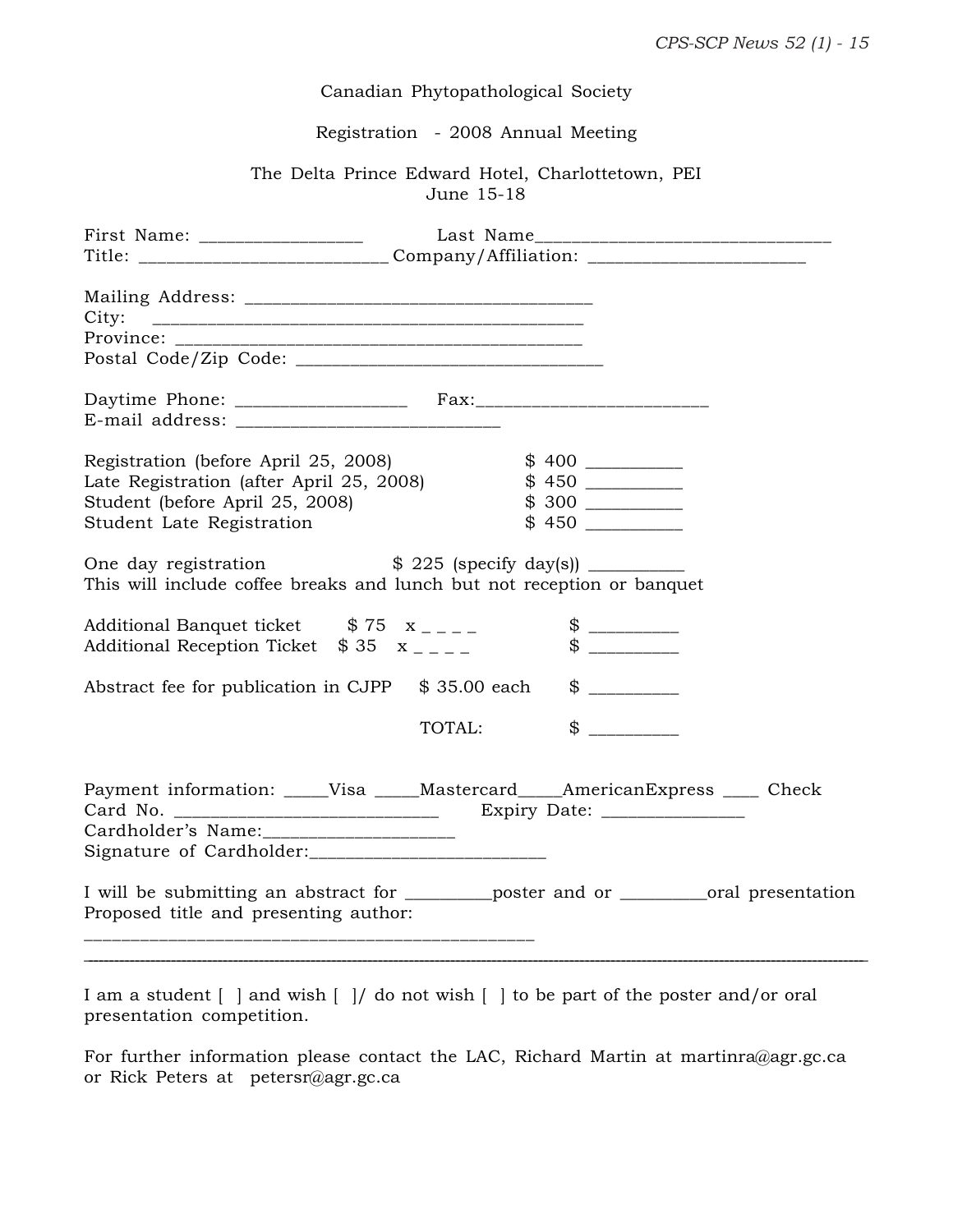| La Societé Canadienne de Phytopathologie                                                                                                                                                                                                                                      |  |  |  |  |
|-------------------------------------------------------------------------------------------------------------------------------------------------------------------------------------------------------------------------------------------------------------------------------|--|--|--|--|
| Enregistrement - 2008 Réunion Annuelle                                                                                                                                                                                                                                        |  |  |  |  |
| L'hôtel Delta Prince Edward, Charlottetown, IPE<br>Le 15-18 juin 2008                                                                                                                                                                                                         |  |  |  |  |
|                                                                                                                                                                                                                                                                               |  |  |  |  |
| Ville:                                                                                                                                                                                                                                                                        |  |  |  |  |
|                                                                                                                                                                                                                                                                               |  |  |  |  |
| Enregistrement (avant le 25 avril, 2008)<br>Enregistrement en retard (après le 25 avril 2008) $\qquad \qquad 450 \text{ $}} \qquad \qquad$<br>$300\frac{1}{2}$ \[\]<br>Étudiant (avant le 25 avril, 2008)<br>$450 \text{ }$ \$<br>Enregistrement en retard pour les Étudiants |  |  |  |  |
| Enregistrement par journée 225 \$ (spécifier la journée) __________ \$<br>Le frais inclus café et déjeuner mais ça exclus la réception et le banquet.                                                                                                                         |  |  |  |  |
| Billet supplémentaire pour le banquet $75 \frac{\text{m}}{2} \times \frac{\text{m}}{2} = \frac{1}{2}$<br>Billet supplémentaire pour le Réception 35 $\frac{1}{2}$ x _ _ _ _<br>___________                                                                                    |  |  |  |  |
| Frais abstraits pour publication dans le CJPP $35.00$ \$ ____________ \$                                                                                                                                                                                                      |  |  |  |  |
| Paiement: _____Visa<br>Mastercard AmericanExpress<br>Chéque                                                                                                                                                                                                                   |  |  |  |  |
|                                                                                                                                                                                                                                                                               |  |  |  |  |
| Je soumettrai une abstrait pour __________affiche et/ou ____________ présentation orale<br>Le titre proposé et l'auteur qui présent:                                                                                                                                          |  |  |  |  |
|                                                                                                                                                                                                                                                                               |  |  |  |  |

Je suis un étudiant est je [ ] besoin [ ] n'ont pas besoin de participer dans la compétition des affiches et les présentations orale.

Pour les autres renseignements contacter le LAC : Richard Martin à martinra@agr.gc.ca ou Rick Peters à petersr@agr.gc.ca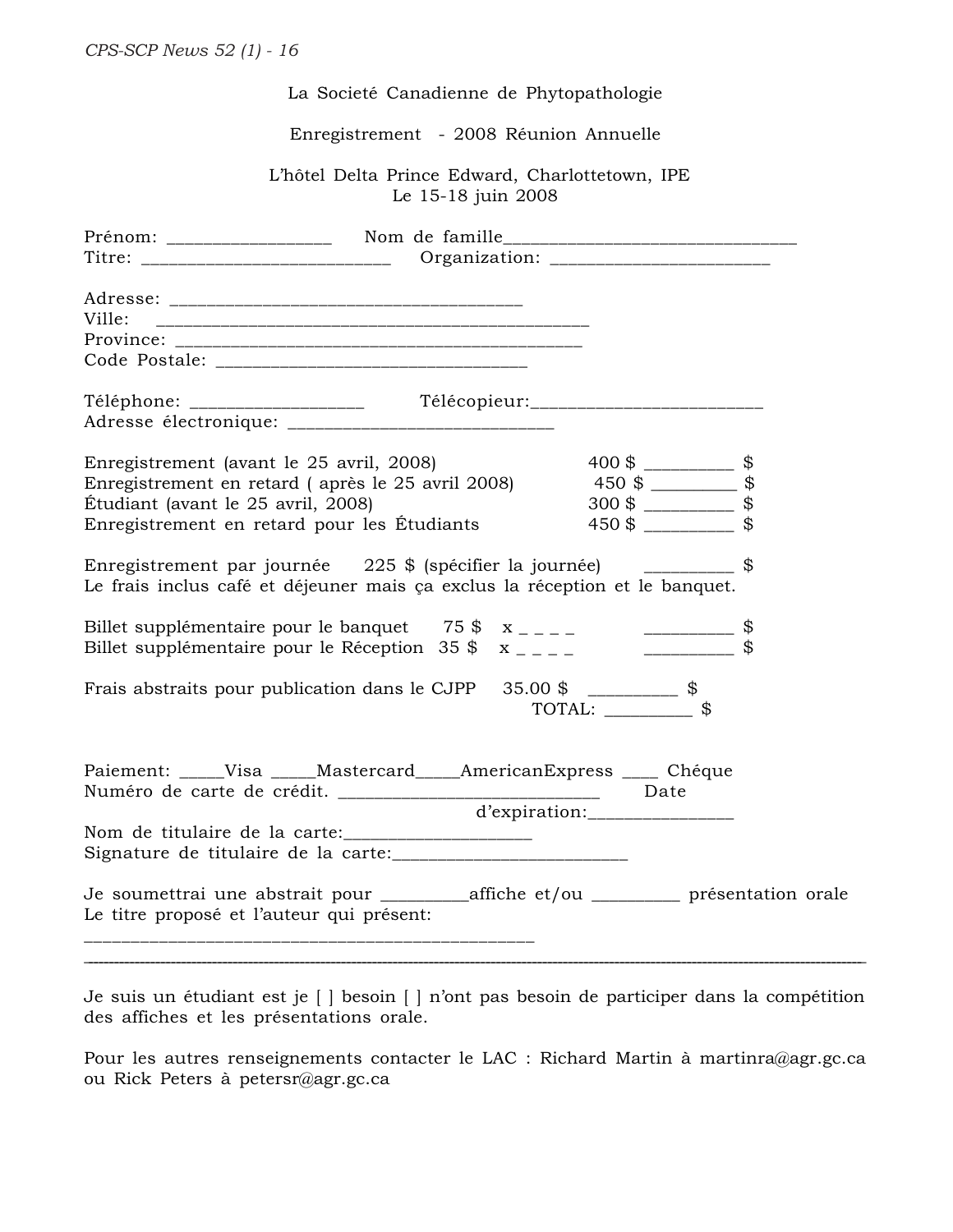#### **Science Intelligence Reports**

**Plant Health Risk Assessment Unit (PHRA) -, Science Advice Division, Science Strategies Directorate, Science Branch, Canadian Food Inspection Agency, 3851 Fallowfield Road, Ottawa, Ontario K2H 8P9**

The Plant Health Risk Assessment Unit (PHRA) biologists, Canadian Food Inspection Agency routinely scan the recently published scientific (and other) literature for any new plant pest (pathogen, insect, weed, etc.) information that might be of possible regulatory significance or interest to Canada's national Plant Health staff (i.e., Plant Health Division, laboratory staff, regional program officers, etc.). The "Science Intelligence Report" was developed as a mechanism to share this type of information.

The main emphasis of this report is to highlight and share significant new pestrelated information/publications relative to current or potential quarantine pests for Canada. For example, items could include: new and emerging pest situations in Canada and abroad; new geographic records or pest outbreaks in previously uninfested areas; new host records; new treatment or diagnostic methods; new pest introduction pathways; border interceptions, etc. Further information can be obtained from Ian MacLatchy at macLatchyi@inspection.gc.ca.

A listing of Plant Pathology Reports from recent issues of the Science Intelligence Report:

#### **PHRA - Science Intelligence Report #42, 10 Jan. 2008**

(1) Another (the 8th) PCN-Infested Potato Field Found in Idaho (Dec., 2007) (2) First Finding of a *Phytophthora alni* Variant Within North America.

(3) Improving Detection of *Phytophthora ramorum* at the Field Level.

(4) First record of *Phytophthora ramorum* in Lithuania.

(5) More on *Phytophthora ramorum*

Detection and Identification.

(6) Finding of Potato Spindle Tuber Viroid on Ornamental Solanaceae in Italy - New Host Record.

(7) Overview on Plum Pox Virus Situation in Norway.

(8) Host Range Studies on *Ralstonia solanacearum* (Race 3, Biovar 2).

(9) Update on "Bleeding Canker" of

Chestnut Trees in Europe.

(10) New Real-Time PCR Test to Detect '*Candidatus* Phytoplasma mali'.

### **PHRA - Science Intelligence Report #43, 13 Feb. 2008**

(1) *Phytophthora kernoviae* Found on *Vaccinium* (UK).

(2) First Report of *Phytophthora kernoviae* in Scotland.

(3) Eradicating *Phytophthora ramorum* in Potting Media or Soil.

(4) First Report of *Phytophthora ramorum* Foliar Infection of Coast Live Oaks in Nature.

(5) *Viburnum* - Susceptibility to *Phytophthora ramorum*.

(6) Shift in Virulence of Soybean Cyst Nematode is Associated with Use of

Resistance from PI 88788.

(7) '*Candidatus* Phytoplasma pini' in *Pinus sylvestris* Trees in Poland.

(8) New Host Plant Records for Pospiviroids.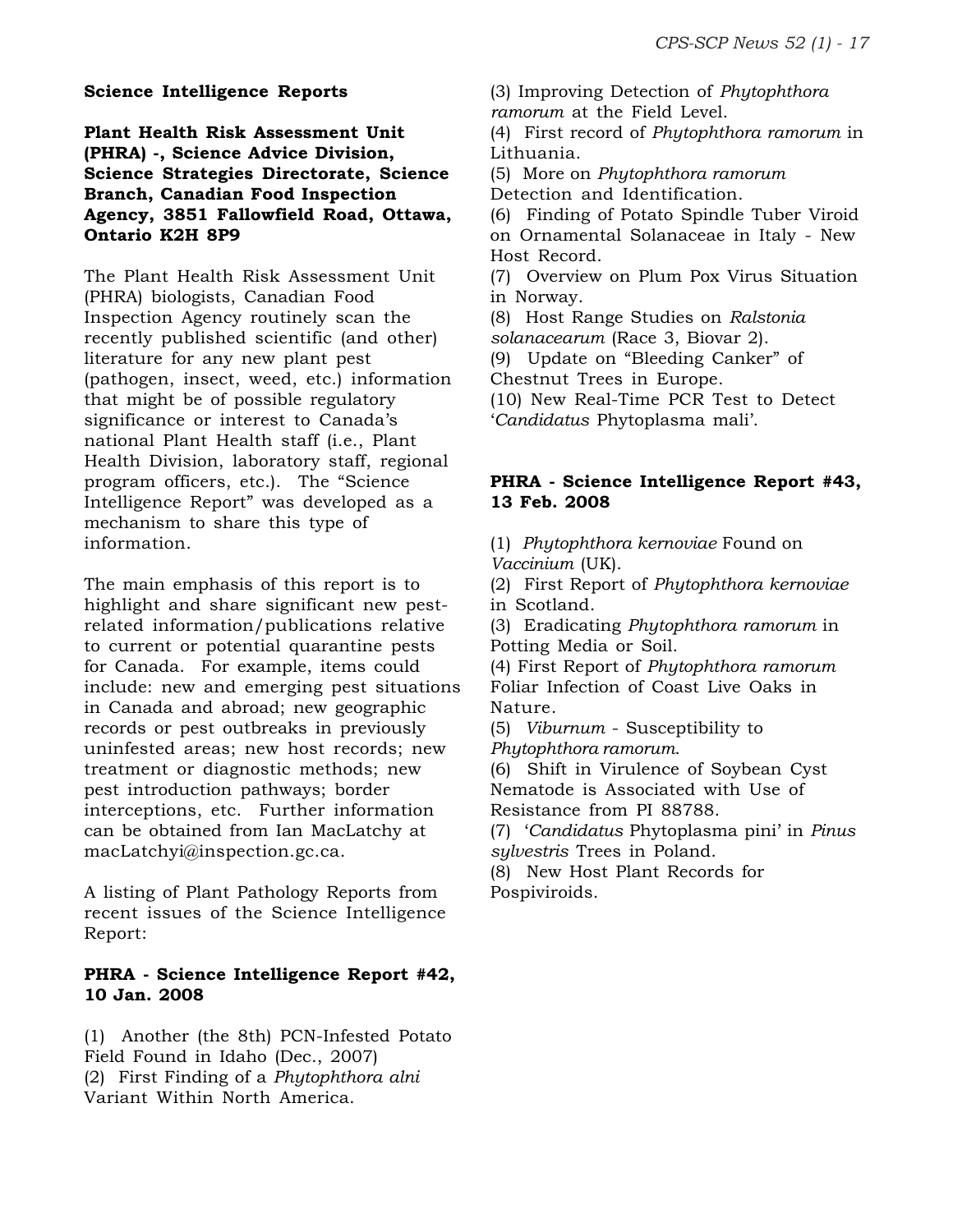### **Science Scan, a new publication produced by Science Strategies Directorate.**

For the past several years, the Plant Health Risk Assessment Unit (PHRA) biologists have been routinely scanning the recently published scientific (and other) literature for any new plant pest (pathogen, insect, weed, etc.) information that might be of possible regulatory significance or interest to Canada's national Plant Health staff. The "Science Intelligence Report" (SIR) was developed in 2004 as a mechanism to highlight and share within CFIA any significant new pestrelated information/publications relative to current or potential quarantine pests for Canada.

As a result of the positive feedback the report received over the years, a decision was made to broaden the scope of that report. The "Science Scan" will now replace the Scientific Intelligence Report, building and expanding upon the Plant heath focus and elements of the SIR to now also include issues related to other areas of the CFIA mandate, in particular animal health.

#### Thank you

### **Ci-joint, vous trouverez la première édition du Compte rendu scientifique, une nouvelle publication produite par la Direction des stratégies scientifiques.**

Au cours des dernières années, les biologistes du Service de l'évaluation des risques phytosanitaires (SERP) analysent régulièrement les ouvrages scientifiques récemment publiés (entre autres) afin d'y relever tout renseignement sur les nouveaux phytoravageurs (pathogènes, insectes, mauvaises herbes, etc.) qui pourrait être utile sur le plan de la réglementation ou intéresser le personnel chargé de la protection des végétaux à l'échelle nationale. Le rapport sur les renseignements scientifiques (RRS) est un mécanisme qui avait été créé en 2004 pour signaler et diffuser au sein de l'ACIA toute nouvelle information ou publication pertinente sur des ravageurs actuellement ou potentiellement justiciables de quarantaine au Canada.

Étant donné les commentaires positifs qu'a suscités le rapport au fil des ans, on a décidé d'élargir la portée de ce dernier. Le Compte rendu scientifique remplacera dorénavant le rapport sur les renseignements scientifiques, qui donnera encore plus de renseignements sur la Protection des végétaux que le RRS, mais aussi des renseignements sur d'autres domaines relevant du mandat de l'ACIA, plus particulièrement la santé des animaux.

#### Merci

Jennifer Hyatt Animal Health Analyst and Advice Officer Animal Health Risk Assessment Unit, Science Branch, Canadian Food Inspection Agency (CFIA) Phone: (613) 228-6698 ext. 4922

# **Science Scan 01-2008, March 17, 2007 Published by the Science Strategies Directorate, Canadian Food Inspection Agency**

#### PLANT HEALTH ARTICLES:

1) Survival of *Tilletia indica* (Karnal bunt) Teliospores Under European Soil Conditions

2) Recovery of *Phytophthora ramorum* following Exposure to Temperature Extremes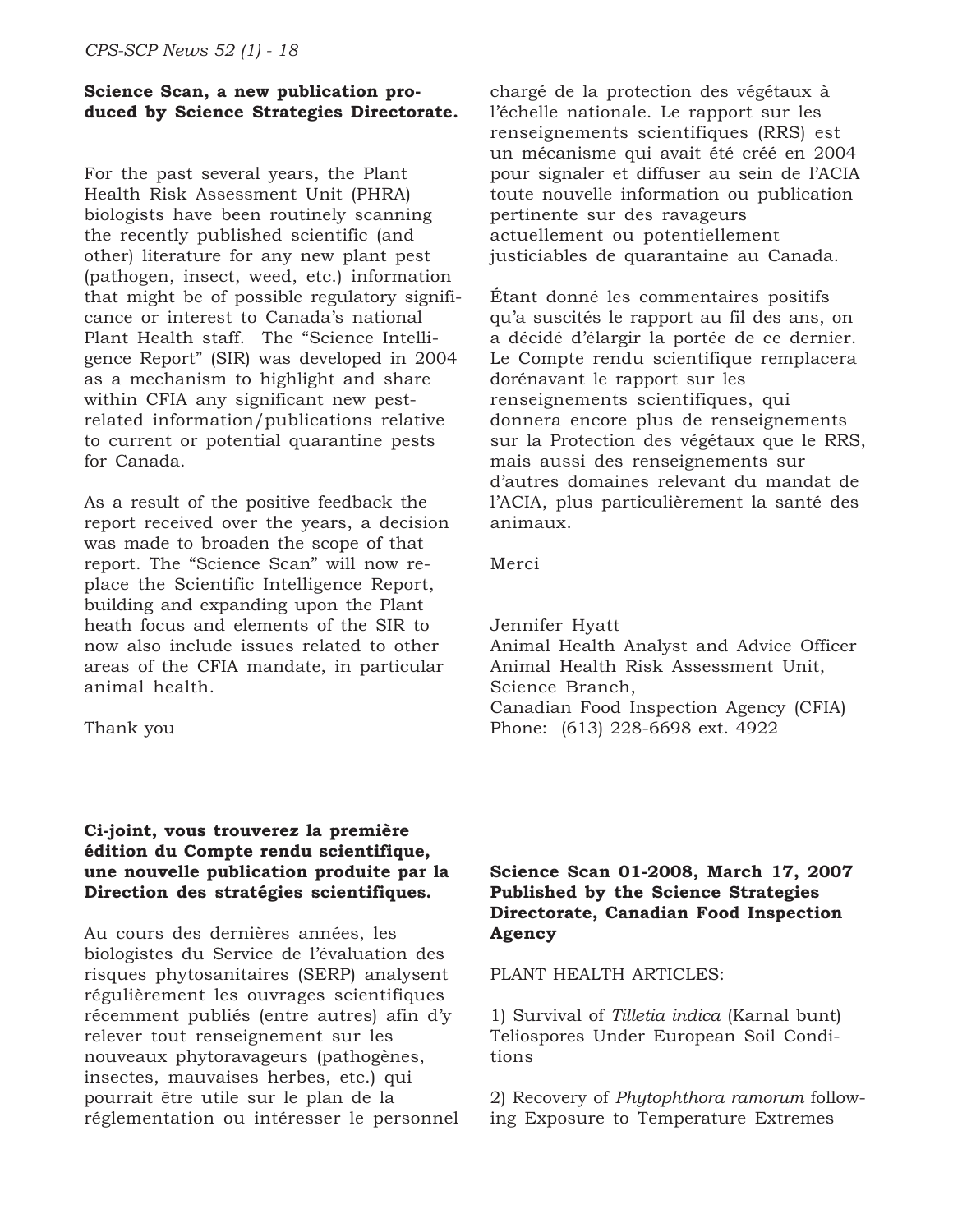3) Evaluation of Chemical Agents for the Control of *Phytophthora ramorum* on Nursery Crops

4) New Probe for Specific and Sensitive Detection of '*Candidatus* phytoplasma mali' (Apple proliferation phytoplasma) 5) Update on Potato Spindle Tuber Viroid (PSTVd) on Ornamental Solanaceae in Europe

6) New Survey Tool for Emerald Ash Borer Detection (USA)

7) Nematode Shows Promise as a Biological Control Agent for the Leek Moth

8) New Distribution Records for the Smaller Japanese Cedar Longhorned Beetle in the US

9) First Report of Tobacco Rattle Virus on Potatoes (*Solanum tuberosum*) in Michigan

10) Virulent Stem Rust of Wheat Race TTKS ('Ug99') Spreads to Iran

**Compte rendu scientifique 01-2008, 17 mars 2008 Publié par la Direction des stratégies scientifiques, Agence canadienne d'inspection des aliments**

ARTICLES SUR LA PROTECTION DES VÉGÉTAUX :

1) Survie des téliospores du *Tilletia indica* (carie de Karnal) dans les conditions de sol d'Europe

2) Rétablissement du *Phytophthora ramorum* après exposition à des températures extrêmes

3) Évaluation d'agents chimiques pour la lutte contre le *Phytophthora ramorum* dans les cultures de pépinière

4) Nouvelle sonde permettant une detection spécifique et sensible du '*Candidatus* phytoplasma mali' (phytoplasme de la prolifération du pommier)

5) Mise à jour sur la présence du viroïde de la filosité des tubercules de la pomme de terre (PSTVd) chez des solanacées ornementales en Europe

6) Un nouvel outil de détection de l'agrile du frêne aux États-Unis

7) Un némotode semble prometteur comme agent de lutte biologique contre la teigne du poireau

8) Nouvelles aires de distribution du longicorne japonais du cèdre aux États-Unis

9) Première mention du virus du bruissement du tabac (TRV) chez la pomme de terre (*Solanum tuberosum*) au Michigan

10) Propagation en Iran de la souche virulente TTKS (« Ug99 ») de la rouille de la tige du blé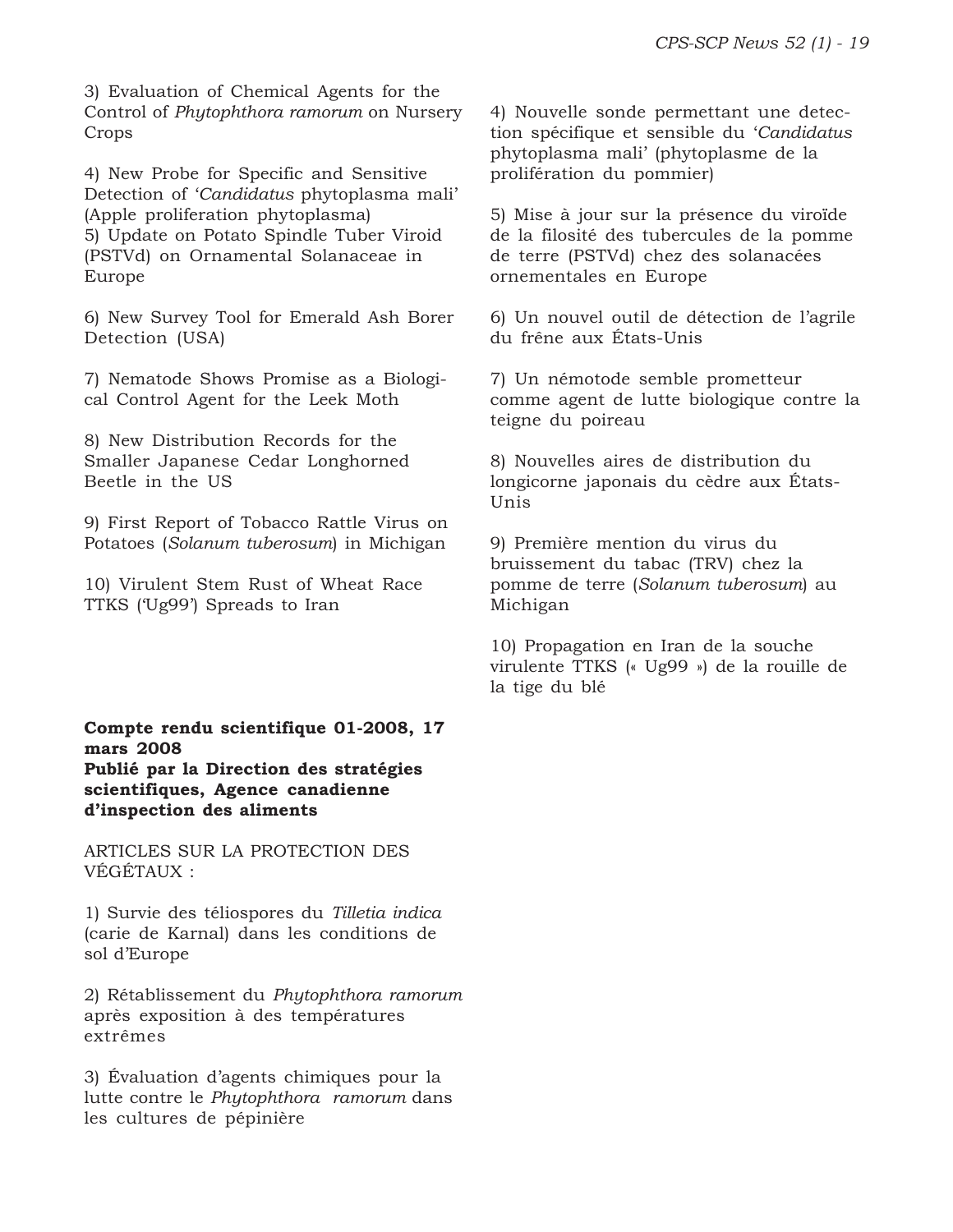# **The China-Japan Pan Asia Pacific Mycology Forum, Changchun, 2008**

The Mycology Society of China and the Mycological Society of Japan are jointly sponsoring a meeting to be held in northeastern China. The organizing committee warmly invites you to attend the China-Japan Pan Asia Pacific Mycology Forum, Changchun, China in 2008, July 28 to August 5. The forum will provide an opportunity for sharing information on all aspects of mycology and foster constructive interaction between participants from all over the world. The working language of this conference will be English.

The conference will host six symposia: (1) Mycotoxins, (2) Edible and medicinal mushrooms, (3) Phylogeny and taxonomy of fungi, (4) Ecology of fungi, (5) Molecular biology and genetics, and (6) Medical mycology. There will also be five workshops: (1) Identification of clinically important micro-fungi (Aspergillus, Penicillium, yeasts etc.), (2) Identification of powdery mildew and rusts and other plant pathogens, (3) Identification of slime molds, (4) Biology of entomogenous fungi, and (5) Methods for molecular phylogeny.

Scientific sessions will take place from 28- 31 July, followed by an optional Changchun city visit, and a foray to the Changbai Mountain nature preserve (2-5 August). Abstracts are due by 15 April. For more details, please see http:// www.junwusuo.com, or email yuli996@126.com or puliu1982@yahoo.com.

# **5th International Congress of Nematology - Brisbane 2008**

5th International Congress of Nematology Where: Brisbane, Queensland, Australia

Dates: 13 – 18 July 2008 Website: http://www.5icn.org/

Registration and Call for Oral and Poster Presentation Abstracts are available on the website.

Dates to remember:

Abstracts for Oral Presentations and Poster Presentations due by Monday 31 March 2008

Notification of acceptance of abstracts for Oral Presentations and Poster Presentations Wednesday 30 April 2008

Early registration by 31 March 2008

Standard registration before 1 June 2008

Full registration fee after 1 June 2008.

Convenor: Dr Mike Hodda, President Australasian Association of Nematologists Mike.Hodda@csiro.au.

Contact: Sally Brown sally.brown@uq.net.au.

# **The International Symposium "FROM SEED TO PASTA: THE DURUM WHEAT CHAIN. Multidisciplinary approaches for a more sustainable and high-quality durum production"**

I am pleased to inform you of the International Symposium on durum wheat from June 30-July 3, 2008 in Bologna, Italy.

There is a session on Biotic stresses on July 1 and more information can be found at the symposium website (http:// www.fromseedtopasta2008.it/).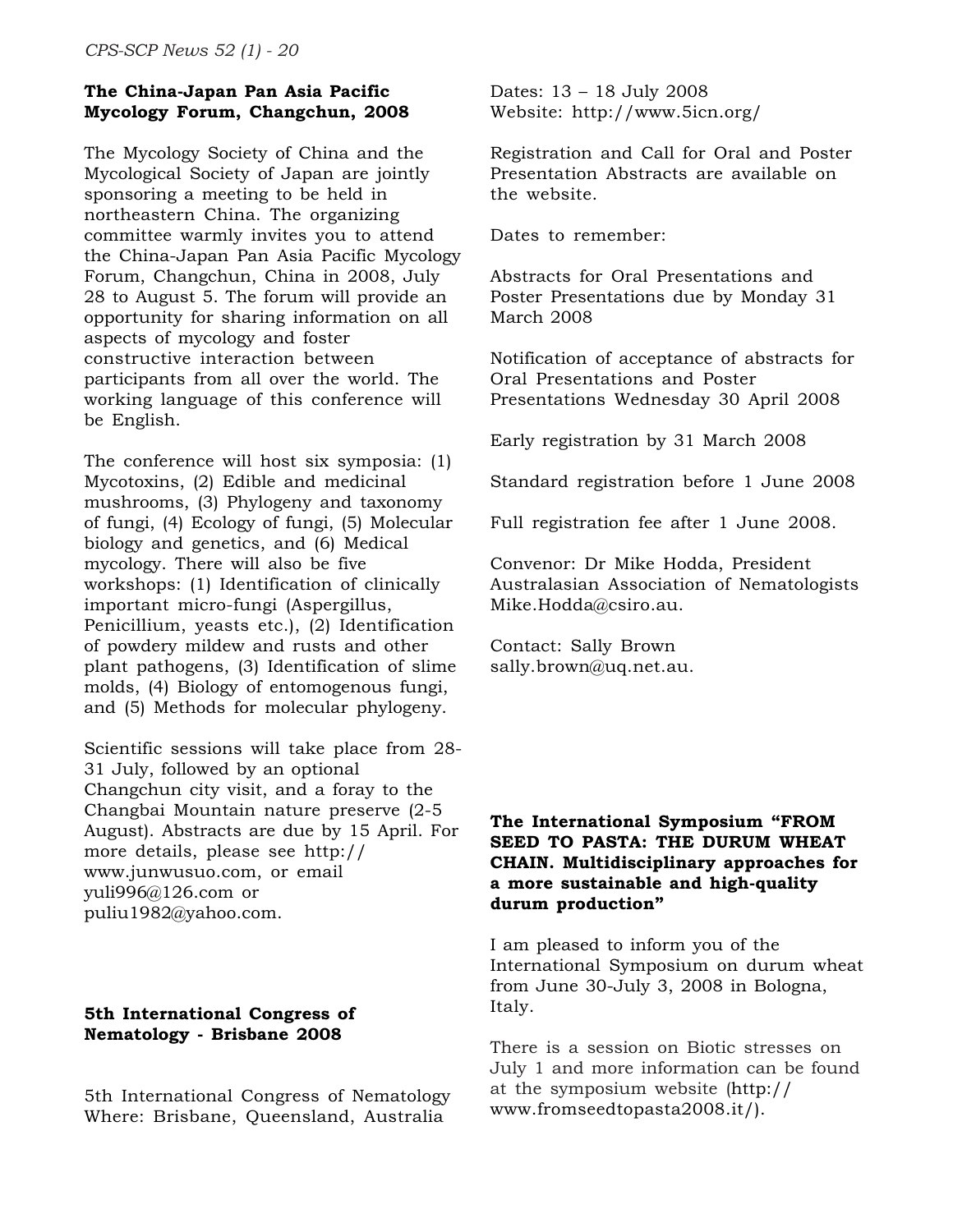Thank you very much and best regards,

Etienne Duveiller

Etienne Duveiller, PhD CIMMYT Global Wheat Program Head Wheat Pathology Apdo Postal 6-641 06600 Mexico DF Mexico Tel. +52 (55) 5804 2004 ext 1139 Fax: +52 (55)5804 7558

# **Book Review**

#### **GLOBAL BIOCONTROL ADVENTURES**

Eschewing a dry, purely academic format, editors Vincent, Goettel, and Lazarovits have deftly distilled 44 science-based contributions into 44 concise, informative "adventures" (their term) in BIOLOGICAL CONTROL, A GLOBAL PERSPECTIVE. The hardbound work, subtitled "Case Studies from Around the World," presents a realistic picture of scientific perseverance and tenacity yielding, in some cases, notable achievement, or conversely encountering disheartening impediments. The selected studies, contributed by a global contingent of scientists, have been edited into absorbing chapters devoid of jargon, stripped to the essentials, and often touching on the human, economic, and entrenched mindset realities of discovering, refining, and attempting to commercialize biocontrol systems. The 456-page, 2007 work includes a tipped in color multi-photo section as well as numerous black/white illustrations throughout. There are many publications on the biocontrol bookshelf, but for readers with an interest in biocontrol, a chunk of its history, and a taste for human and scientific adventure, this

2007 title stands out as a highly palatable and fascinating "read."

From IPMnet. IPMnet@science.oregonstate.edu Issue #160 January/February 2008.

# **International Corner**

**Phytopathology and Phytopathologists in Egypt**

*By*

### **Nehal S. El-Mougy Ph.D. National Research Centre, Egypt Email: nehal\_nrc@yahoo.com**

Dr Nehal S. El-Mougy is a professor at the National Research Centre, Cairo Egypt, and is a 1 year invited member sponsored by the Manitoba Branch of the CPS-SCP. Dr El-Mougy graciously accepted the invitation to write an article for the CPS-SCP Newsletter on Egyptian Agriculture and Phytopathology in Egypt.

The area of agricultural land in Egypt is confined to the Nile Valley and the delta, with a few oases and some arable land in Sinai. The total cultivated land is 3.1million ha, representing only 3 percent of the total land area. The entire crop area is irrigated, except for some rain-fed areas along the Mediterranean coast. Over the past four decades, an area of 0.4 million ha of reclaimed land has been added to agricultural area. The landholdings are fragmented, with the average size of I ha per farm. The total area cropped annually is about 4.8 million ha. Egypt has an arid climate with an annual average rainfall ranging from 60 to 190 mm along the Mediterranean coast, 25 to 60 mm in the Nile delta, and less than 25 mm in upper Egypt and adjacent areas. The climate is generally very uniform with long and sunny days. The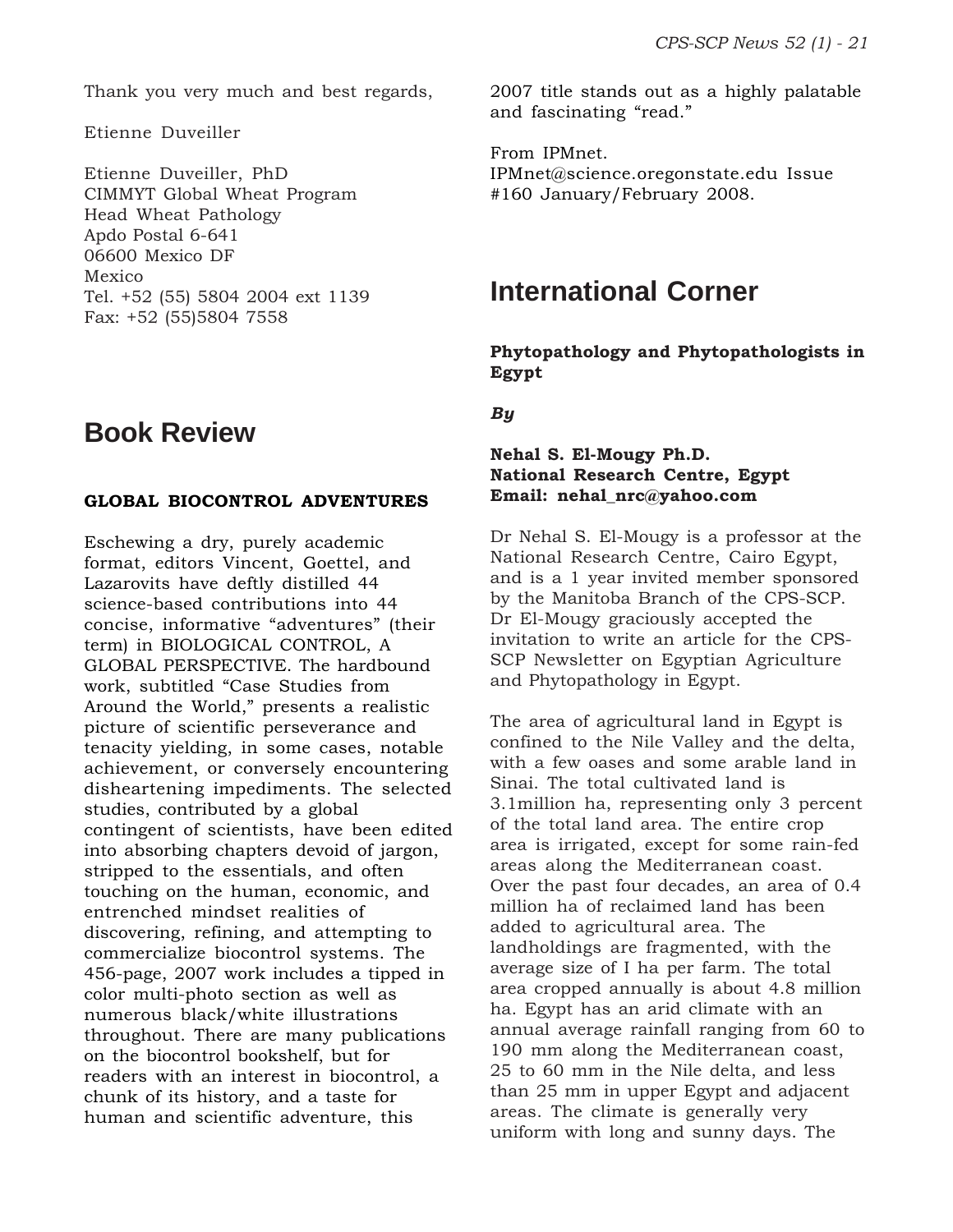Nile river is an exceptional source of water, and the soil along the Nile is generally of high fertility.

Egypt's total agricultural crop production has increased by more than 20 percent in the past decade. During the same period, the rate of population growth has increased at a slightly higher rate than the increase in crop production. The most important crops grown in Egypt are discussed briefly below.

**Cereal crops.** Rice is grown on nearly 210,000 ha, and is considered the second most important export crop after cotton. Wheat is the major winter cereal crop and the third major crop in terms of area planted (~252,000 ha). Maize is the second most important crop (315,000 ha) with ~50 percent of its production is used for livestock and poultry feed.

Fiber crops. Cotton has traditionally been the most important fiber crop in Egypt and the leading agricultural export crop.

**Oilseed crops**. In addition to Cotton and Corn, groundnuts at 45,000 ha, sunflower at 32,000 ha, sesame at 30,000 ha, and soybean at 26,000 ha are the major oilseed crops.

**Sugar crops.** Sugar cane is the main sugar crop in upper Egypt. About 90 percent of the yield is used for sugar extraction. Sugar beet also grows in large areas in the Nile delta, and contributes to the sugar industry in Egypt.

**Food legumes.** These include a number of bean crops that are used for human consumption, such as broad beans and soybeans.

**Forage crops.** Egyptian clover, berseem, is the major winter forage crop cultivated in the Nile Valley and delta. It is the most widely grown field crop and occupies an area which totals 0.5 million ha.

**Fruits.** Citrus, primarily oranges that represent 85 percent of total citrus production, makes up 50 percent of total fruit production. The fruit-planted area has expanded over the last three decades to reach about 84,000 ha. Other subtropical fruits are also grown in Egypt, including grapes, stone fruits and pome fruits.

**Vegetables.** Tomatoes are grown in three seasons - winter, summer and autumn on about 3 percent of Egypt's total planted area. Losses in tomato crops have been large as a result of tomato leaf curl virus, early and late blight, and nematodes. Potatoes are the second most important vegetable crop after tomatoes, both in terms of cash value and total tonnage produced.

# **Historical background**

The first school of agriculture in Egypt was established in 1869 and the first directorate of agriculture in 1875. During the 19th century**,** agricultural research (AR) was carried out by the Egyptian Royal Society, and as early as 1897, a number of experimental farms were established at various locations. A royal decree established the Ministry of Agriculture (MOA) in 1913. The Cotton Research Council was created in 1919 and included plant, chemistry and pest experts in cotton. A presidential decree issued in 1957 established the bases for scientific research and stated that research departments were to be formed within the different ministries and government agencies. The major departments in MOA were Agriculture, Horticulture, Plant Protection, Soil, Animal Production, Veterinary Laboratories and Seed Production. These research departments were reorganized in 1971 into the Ministry of Agriculture and Land Reclamation (MALR) which was later (1983) renamed the Agricultural Research Center (ARC), and evolved as the major institution for agricultural research and extension in Egypt. In 1939 the Desert Institute was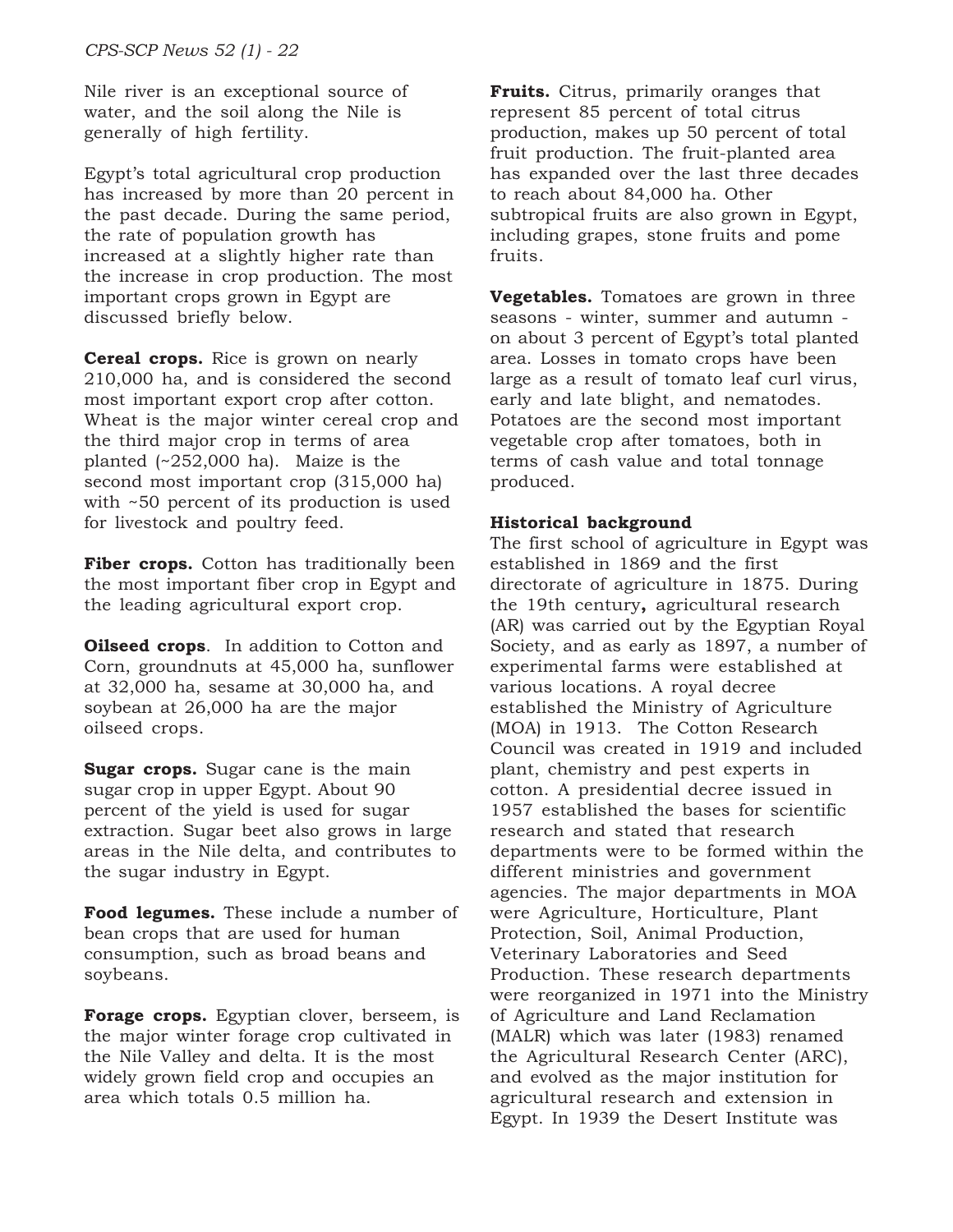established to explore the desert, evaluate and develop its rich natural resources, and in 1990 this became the Desert Research Center (DRC), and with new structures, laws and bylaws

### **Phytopathology in Egypt**

One of the major obstacles facing the production of more food for Egypt's fastgrowing population is the damage caused by pests. The wide distribution, extensive host range and involvement with other micro-organisms in disease complexes put plant diseases on top of the list of plant pests affecting agricultural production in the country.

The Ministry of Agriculture (MOA) encourages farmers to control nematodes in vegetable crops, citrus, grapes, cotton and soybeans and to follow the recommendations of the Ministerial Higher Committee for Pest Management. Pesticide field trials are conducted every year under the supervision of MOA and in cooperation with many faculties of agriculture and research institutions for the assessment of crop losses and to provide new recommendations for plant pathogens control. Fungicide and Nematicide alternatives are also taken into consideration.

Training of agricultural engineers involved in the field of plant protection and pest control has become the concern of MOA. A two-week training course in the different plant protection disciplines (insects, nematodes, mites, diseases, weeds) is held annually at different universities and research institutions. Agricultural engineers as well as teachers at agricultural technical high schools attend this training course.

Special units belong to the Ministry of Agriculture and the Ministry of high education and scientific research, through its experiment stations and Plant Pathology laboratories, provide the service of plant diseases diagnosis, issues the

necessary recommendations for control measures, and follows up on their applications.

#### **Phytopathological research**

There are three sectors in which phytopathological research, teaching and extension fall: Egyptian universities, the Agricultural Research Centre of the Ministry of Agriculture (ARC/MOA), and the National Research Centre of the Academy of Scientific Research and Technology (NRC/Ministry of high education and scientific research). The 13 universities in Egypt include 14 faculties of agriculture in which phytopathology is taught to undergraduate and postgraduate students. There are several trained phytopathologists in Egypt distributed among the universities, ARC and NRC as follows: Cairo University (Giza); Fayoum University; Ain Shams University; Assiut University; South Valley ; Tanta University (Kafr El-Sheikh); Mansoura University; Zagazig University; Zagazig University (Banha branch), Menia University; Menofia University; Suez Canal University; Al-Azhar University; Alexandria University ; Agricultural Research Centre; Desert Institute and National Research Centre. Most plant pathologists have master's and doctoral degrees and are employed by colleges and universities, state and federal government institutes.

# **Egyptian Phytopathological Society**

The Egyptian phytopathologists have developed a keen interest in forming the Egyptian Phytopathological Society (EPS). A Temporary Council was formed in 1996 to establish the society, and the EPS was formed thereafter. Acknowledgement should be given to the first head of the society Professor A. El-Helaly (Fac. Agric. Alexandria Univ.) who devoted time and effort to initiate the establishment of the society, and start a school of phytopathology in Egypt at that time, and to Professor M. Fahim, present president (Fac. Agric. Cairo Univ.). The ESP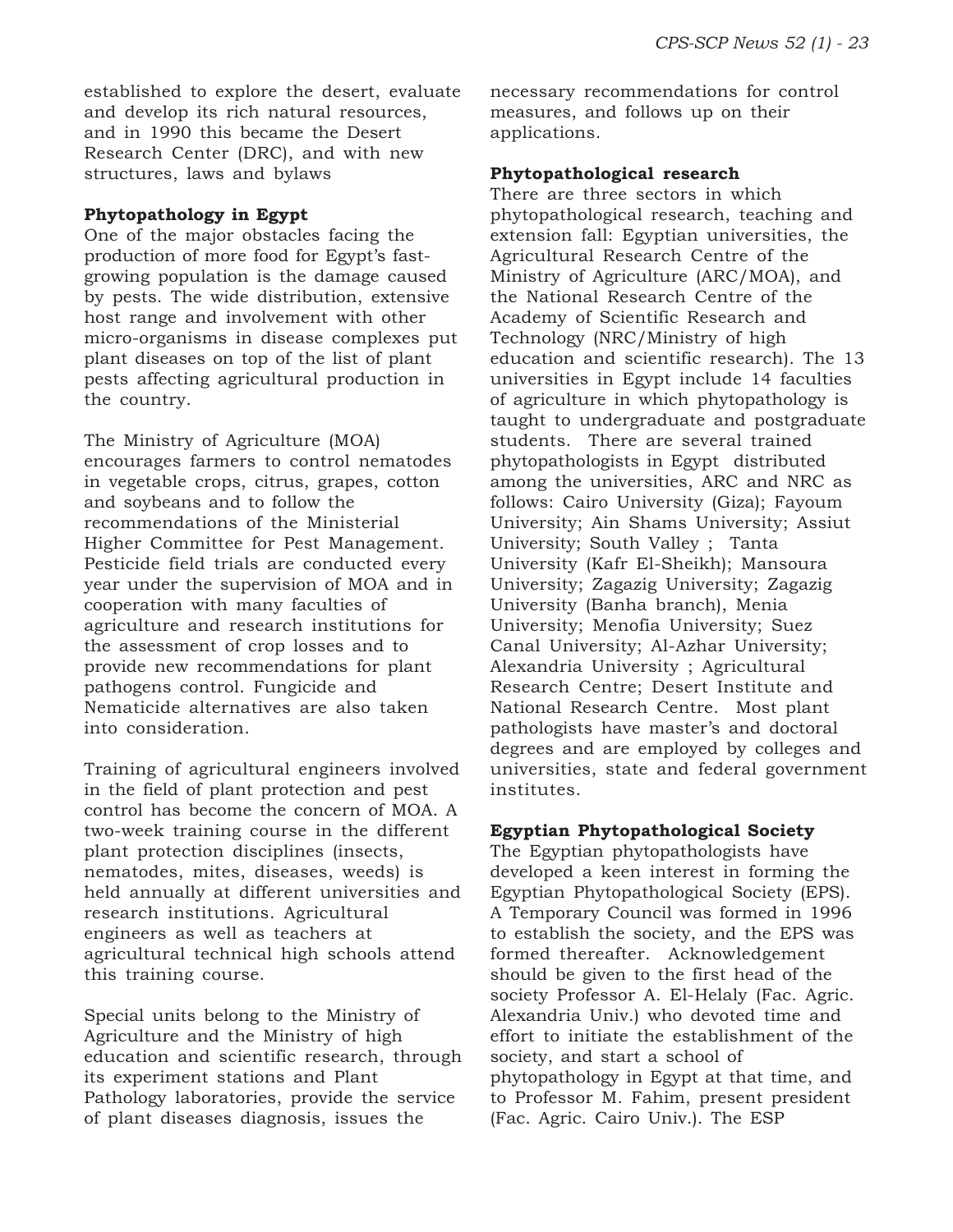publishes the Egyptian Journal of Phytopathology (EJP), promotes research in plant pathology, facilitates communication between members and with other scientific societies of mutual interests, organizes scientific conferences and symposia, and provides services to all the North African and Mediterranean countries as a member of Mediterranean Phytopathological Union. The EPS also offers advanced training for professional, graduate and postdoctoral research fellows. Such technical training programmes increases the capabilities of national research systems, and could produce new strategies for plant diseases management.

One of the main objectives of the EPS is development of new and innovative ways to control plant diseases which is a constant challenge for plant pathologists. Plant diseases may be managed by altering the host plant, the pathogen, and/or the environment. Examples include growing resistant plant varieties, planting pathogen-free seed or stock, applying a biological control agent, modifying environmental conditions to decrease disease, and using plant medicines that inhibit or kill the pathogen without harming the plant or the environment. The society also organizes annual meetings, workshops and a biennial conference in addition to publishing two issues of "Egyptian Journal of Phytopathology" per year (website: http://www.ejp.eg.net), through which phytopathologists from different countries can exchange information that contributes to strengthening their national systems and encourages work towards the objective of plant pathology management.

The present EPS Council is as follows:

President: Prof. Mostafa M. Fahim Fac. Agric. Cairo Univ., Giza, Egypt. Vice president: Prof. Abdel-Rahman A. Aly, Agric. Res. Centre, Giza, Egypt.

Treasure: Prof. Farouk M. Barakat Fac. Agric. Cairo Univ., Giza, Egypt. Secretary General: Shaban M. Khalid.

At present the ESP membership covered more than thousand phytopathologists throughout Egypt and internationally. EPS welcomes phytopathologists from all over the world to its membership. For subscription process (application form, membership fees, payment way, journal issues …. etc.) to the society you can contact the administration group:

- Prof. Farouk M. Barakat ( P.O. Box 198, Orman, Giza 12612, Egypt). - Prof. Mokhtar M. Abdel-Kader (email: mokh\_nrc@yahoo.com ) - Prof. Ahmed M.A. Ashour (email: ashour57@yahoo.com )

# Or

You can contact the society through the following email addresses: ashour57@yahoo.com and mokh\_nrc@yahoo.com

The society's Website is undergoing development at the present time.

# **Biotechnology in Egypt**

Egypt leads the Middle East and the North Africa regions in the development of agricultural biotechnology. The Ministry of Agriculture is a strong supporter of biotechnology. Egypt is a large consumer of agricultural products (such as corn, soybeans, and soy meal) derived through modern biotechnology and imported from the United States and Argentina. The government continues to maintain a general import policy that allows imports so long as the product imported is also consumed in the countries of origin.

Egypt has not produced any commercial biotechnology crops; however, the Agricultural Genetic Engineering Research Institute (AGERI) is developing a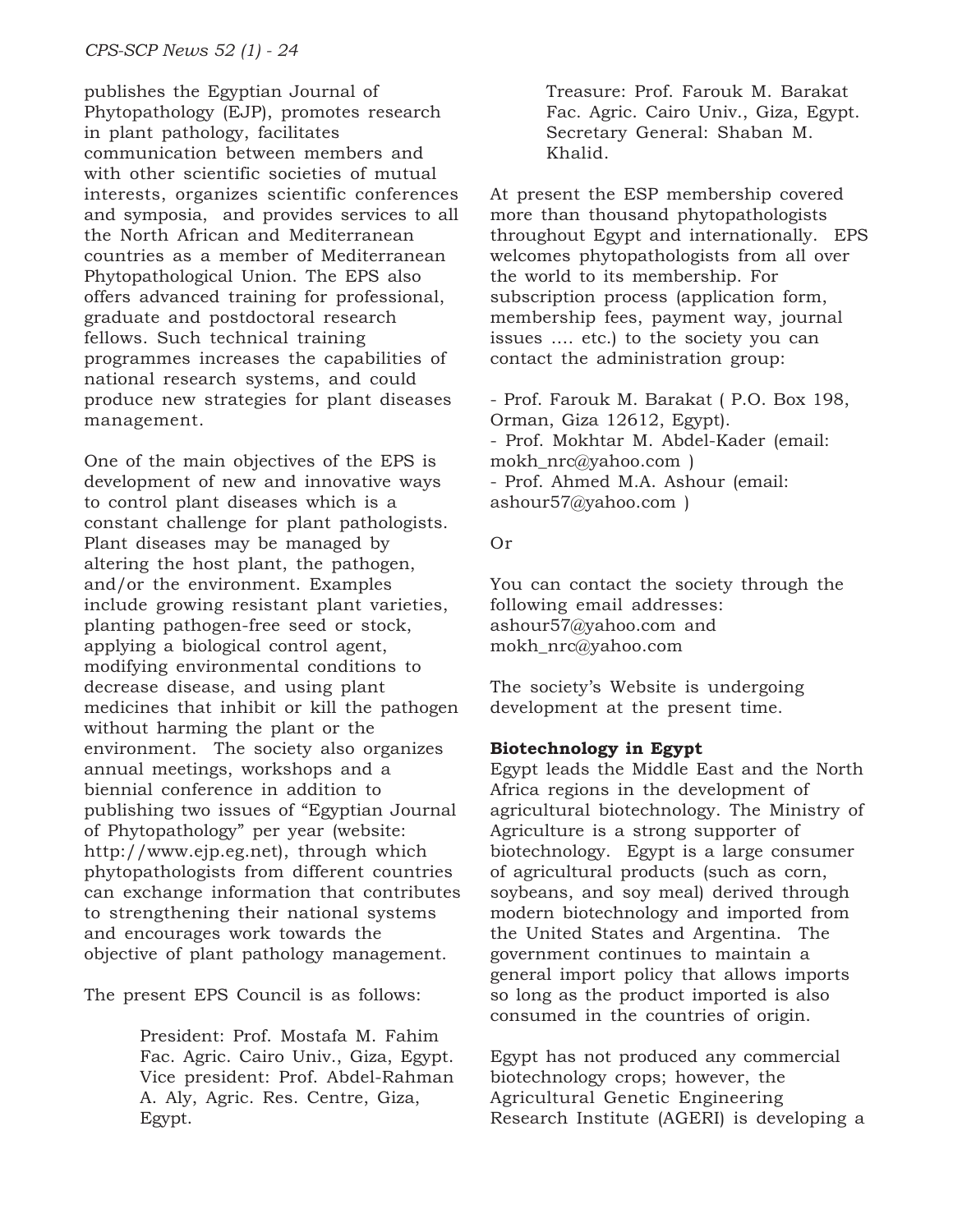number of genetically modified (GM) products for commercialization by working with leading biotechnology companies and universities in the United States. These crops are tuber moth-resistant potatoes, virus-resistant squash and tomatoes, corn borer-resistant maize and droughttolerant wheat. Through collaboration with Monsanto, AGERI has developed an insect-resistant long-staple GM cotton strain.

Despite the relatively advanced research and development in biotechnology in Egypt, public awareness about biotechnology is very limited and often either misconceived or misunderstood. Egyptian government leaders recognize the importance of biotechnology as a tool for national and global development and have set excellence in biotechnology and genetic engineering as a national goal.

# **People and Travel**

**Dilantha Fernando**, Professor,

Department of Plant Science, University of Manitoba was invited by the United Nations Development Programme and the University Grants Commission of the Ministry of Higher Education in Sri Lanka to work at the University of Peradeniya, Sri Lanka, the country's premier university as a UN expert for one month. Dilantha was involved in training, teaching and research on pesticide-free methods of disease and pest management to reduce environmental impacts caused by use of pesticides in agriculture under the poverty alleviation program in Sri Lanka.

# **Dilantha Fernando**, Professor,

Department of Plant Science, University of Manitoba was an invited speaker at the Second Asian Congress of Mycology and Plant Pathology held in Hyderabad, India

in December 2007. The title of his presentation was "Bacterial secondary metabolites in disease suppression and their mechanisms in plant health promotion". The presentation was coauthored with Dr. Teri de Kievit, Department of Microbiology, University of Manitoba.

# **Employment wanted**

# **Available for a position in plant protection**

Mr. Habibullah Shinwari holds an M.Sc. in Plant Pathology and is looking for a full time or part time job in the area of Plant protection. The following outlines Mr. Shinwari's qualifications & experience:

- Masters Degree, Science, Agriculture & Plant pathology

- 15 years experience organizing & leading extensive research projects.

- Experience in dealing with government officials internationally.

- Trained and supervised staff/workers in research & technical issues.

- Experience in handling and applying insecticides, fungicides, herbicides & biologicals.

- Extensive experience in plant pathology, entomology, floriculture and landscape.

- Excellent interpersonal, management and organizational skills.

- Comprehensive knowledge of current industry safety standards.

I would be pleased to provide a detailed Resume and to discuss these qualifications with you in greater detail. Please Contact me at the following address if you a have an opening for a dedicated and active employee.

Habibullah Shinwari #E-8,6961 Hall Avenue, Burnaby BC. V5E 3A8 Tel: 604-540-1455